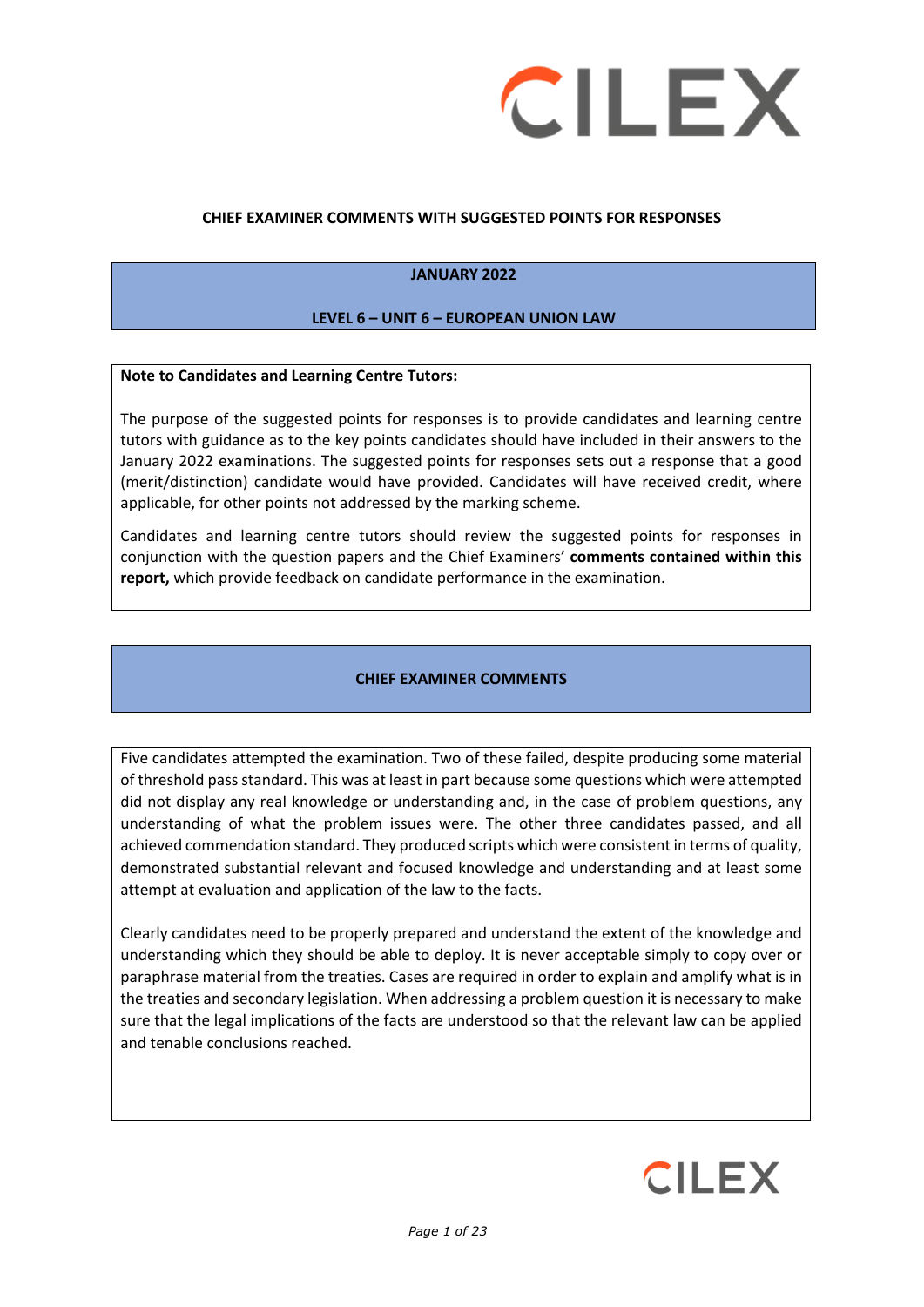# **CANDIDATE PERFORMANCE FOR EACH QUESTION**

## **SECTION A**

### **Question 1(a)**

This was generally well answered. Some candidates included a lot of general material about Art 102 before focusing on the specific issue.

## **(b)**

Again, candidates generally identified the issue and its significance, but sometimes lacked detailed consideration of the way in which different levels of market share were assessed.

## **(c)**

Candidates did not necessarily focus on anti-competitive abuse as closely as they should. Predatory pricing was generally identified, if not precisely accurately explained. Some candidates omitted reference to abusive discounting which is a key factor in anti-competitive abuse.

#### **Question 2**

Candidates were able to explain the scope and purpose of Art 267. The weaker answer failed to get to grips with specific issues and the stronger answers were comprehensive, but stronger on knowledge and understanding and exposition event on the evaluative aspects, although these were addressed to some extent.

## **Question 3**

While the weaker answer did identify the scope of the two groups of articles, it did not provide any depth and detail and made no reference to the relevant directive. The stronger answer did explore the relationship between the two groups of articles and considered how free movement it was articulated under current circumstances with reasonable reference to appropriate case law.

## **Question 4 (a) and (b)**

The weaker answer consisted of little more than copying over and a very light paraphrasing of the relevant provisions of the treaties. The stronger answer contained relatively little material in relation to (a), although what was there was relevant. The procedures in (b) were well explained and there was effective evaluation of the effectiveness of the procedure.

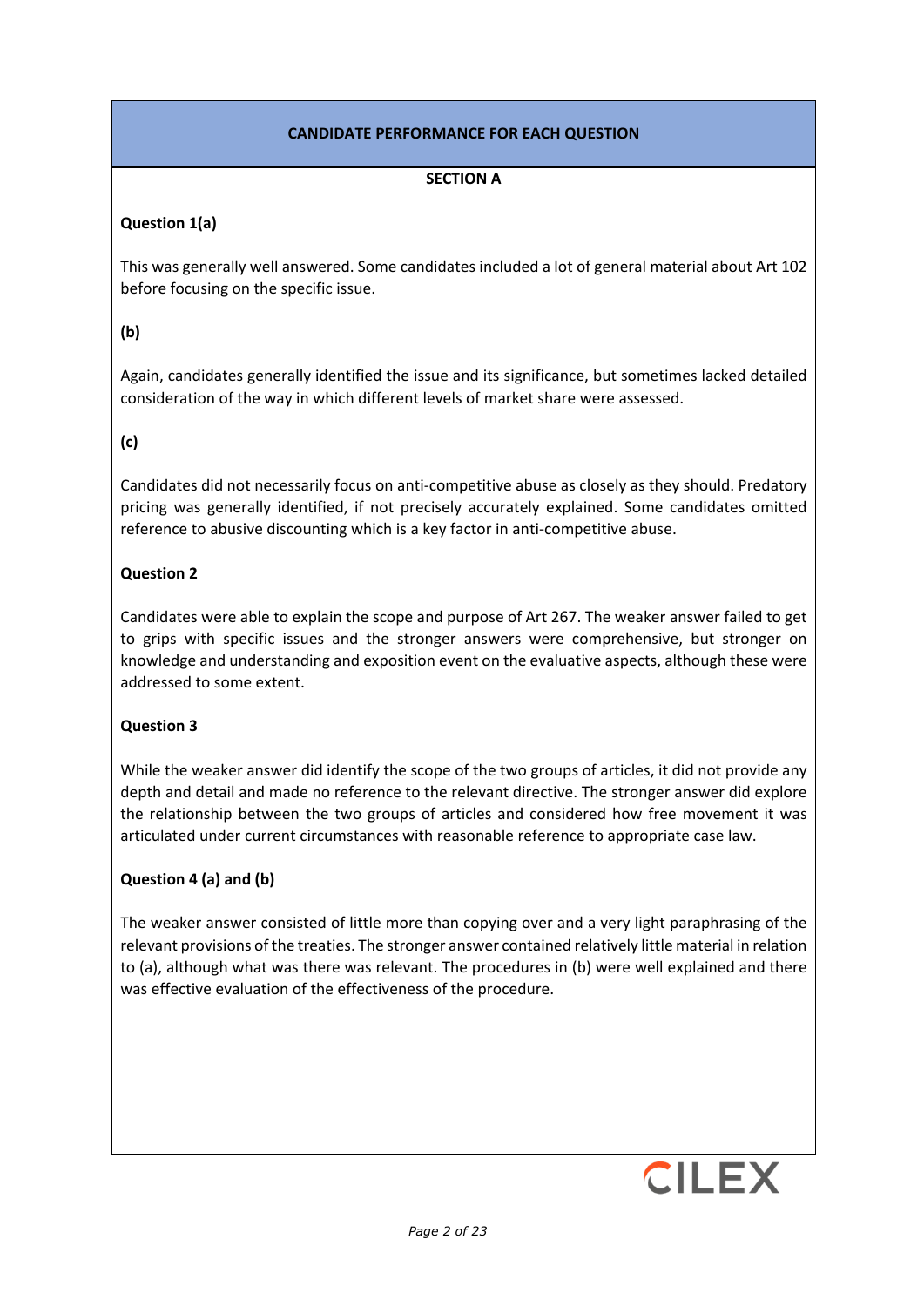## **SECTION B**

# **Question 1(a)**

Better answers identified this as Art110, while weaker answers missed this completely. Mario pointed very clearly at similar products and even one of the better answers missed this.

# **(b)**

Answers were generally able to identify and explain the relevant law, although better answers were able to go into more detail and provide more authority. Weaker answers did not get to grips with the facts of the scenario and therefore were unable and to apply the law. Better answers achieved this.

# **Question 2 -** No attempts

**Question 3 (a)**

Candidates were generally able to explain to some extent the law relevant to Art 101. Better ones did so more precisely and with more reference to authority. Weaker answers failed to identify the factual issues and apply the law to them. Even better answers only identified the concerted price increases as potentially infringement and did not address the apparently collusive tendering arrangements.

# **(b)**

Those candidates who identified the leniency programme answered effectively. One candidate failed to do this and another failed to give it sufficient detailed coverage.

## **Question 4**

Only one answer which was comprehensive as to the law and effectively applied it.

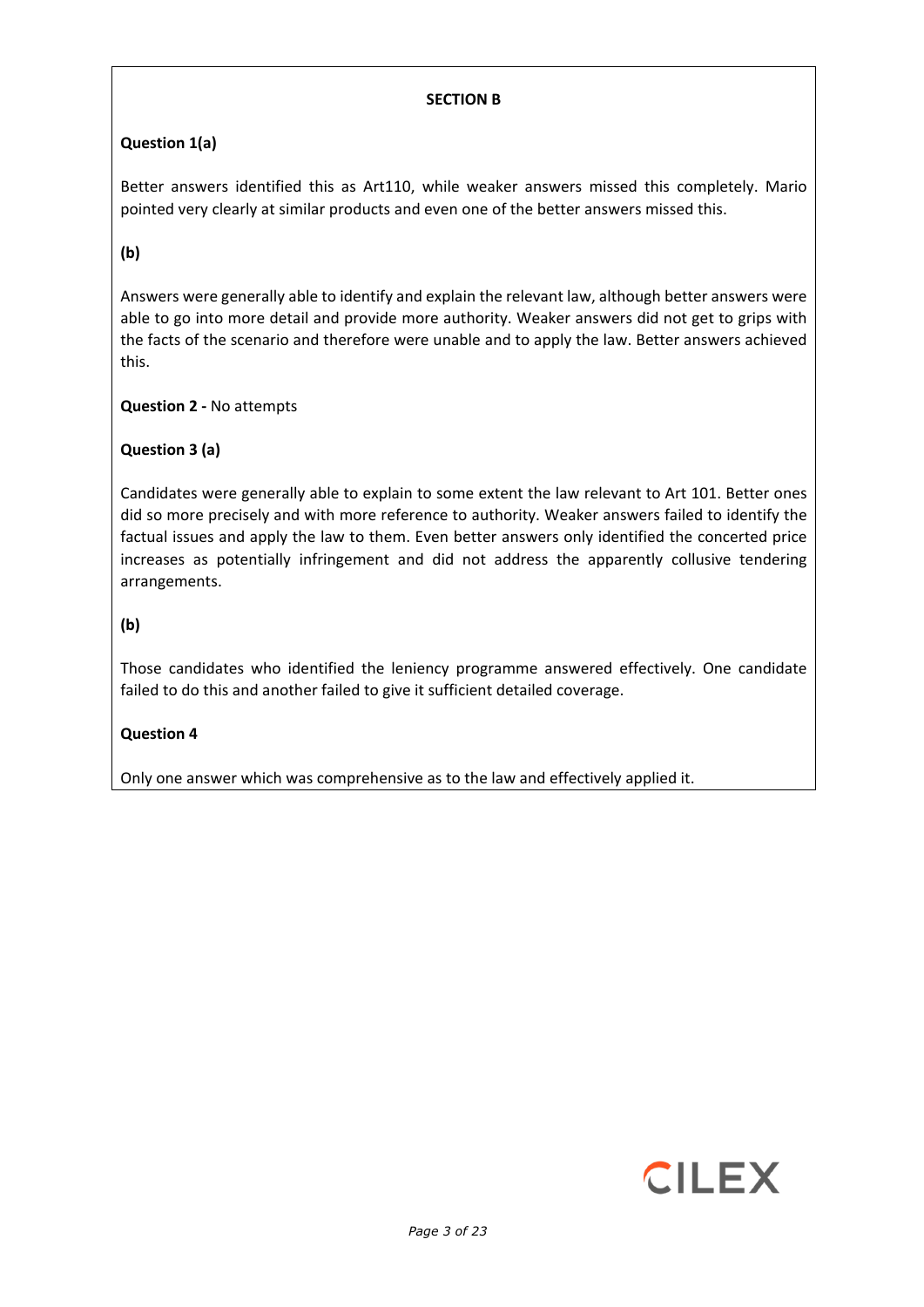## **SUGGESTED POINTS FOR RESPONSE**

# **LEVEL 6 – UNIT 6 – EUROPEAN UNION LAW**

#### **SECTION A**

| <b>Question</b> | <b>Suggested Points for Responses</b>                                                                                                                                                                                                                                                                                                                                                                                                                                                                                                                                                                                                                                                                                                                                                                                                                                                                                                                                                                                                                                                                                                                                                                                                                                                                                                                                                                                                                                                                                                                                                                                                                            | <b>Max Marks</b> |
|-----------------|------------------------------------------------------------------------------------------------------------------------------------------------------------------------------------------------------------------------------------------------------------------------------------------------------------------------------------------------------------------------------------------------------------------------------------------------------------------------------------------------------------------------------------------------------------------------------------------------------------------------------------------------------------------------------------------------------------------------------------------------------------------------------------------------------------------------------------------------------------------------------------------------------------------------------------------------------------------------------------------------------------------------------------------------------------------------------------------------------------------------------------------------------------------------------------------------------------------------------------------------------------------------------------------------------------------------------------------------------------------------------------------------------------------------------------------------------------------------------------------------------------------------------------------------------------------------------------------------------------------------------------------------------------------|------------------|
| <b>Number</b>   |                                                                                                                                                                                                                                                                                                                                                                                                                                                                                                                                                                                                                                                                                                                                                                                                                                                                                                                                                                                                                                                                                                                                                                                                                                                                                                                                                                                                                                                                                                                                                                                                                                                                  |                  |
| 1(a)            | Cross elasticity of demand is an economic concept which seeks to<br>establish whether two given products are in competition with each<br>other.<br>To establish whether this is the case, an actual or notional change<br>in the price differential between the two products is examined. If<br>demand for one product falls as its price rises in relation to the<br>other, this is evidence that the two products are regarded as<br>interchangeable by consumers and therefore form part of the same<br>product market. E.g. United Brands where the evidence was that the<br>demand for bananas did not vary as their prices change over the<br>year compared to those of other fruits. This indicated that there was<br>a specific clientele for bananas which therefore constituted their<br>own product market.<br>The Commission has formalised this by using the SSNIP test<br>whereby a small but significant $(5 - 10%)$ non-transitory increase in<br>price is used to effect the assessment.<br>Art 102 addresses a situation where an undertaking is in a dominant<br>position. That dominant position does not exist in a vacuum but in<br>the relevant market. One component of this is the relevant<br>product market.<br>The Commission will argue for the smallest possible product<br>market as the target undertaking is more likely to be dominant the<br>fewer products are under consideration.<br>In most circumstances cross elasticity of demand appears to<br>provide a reliable test, although in certain cases it can be subject<br>to the so-called Cellophane fallacy where a branded product may<br>have high consumer loyalty. | 8                |
| 1(b)            | Dominance was explained in United Brands as the ability to act                                                                                                                                                                                                                                                                                                                                                                                                                                                                                                                                                                                                                                                                                                                                                                                                                                                                                                                                                                                                                                                                                                                                                                                                                                                                                                                                                                                                                                                                                                                                                                                                   | 8                |
|                 | autonomously and independently of ordinary market forces.<br>One key metric for dominance is the market share enjoyed by the<br>target undertaking. An actual monopoly, e.g. where protected by<br>intellectual property rights, and indeed a very large market share<br>of around 80% are sufficient to establish dominance: Hoffman<br>LaRoche.<br>A market share of less than approximately 40% is considered<br>incompatible with the type of market power necessary to enable<br>an undertaking to act in a way which is consistent with dominance.                                                                                                                                                                                                                                                                                                                                                                                                                                                                                                                                                                                                                                                                                                                                                                                                                                                                                                                                                                                                                                                                                                         |                  |
|                 | In the middle ground between 40 and 80% market share it may be<br>necessary to consider other factors. Many of these were<br>considered in United Brands. They include the overall structure of<br>the market. Where there is a single large undertaking in                                                                                                                                                                                                                                                                                                                                                                                                                                                                                                                                                                                                                                                                                                                                                                                                                                                                                                                                                                                                                                                                                                                                                                                                                                                                                                                                                                                                      |                  |

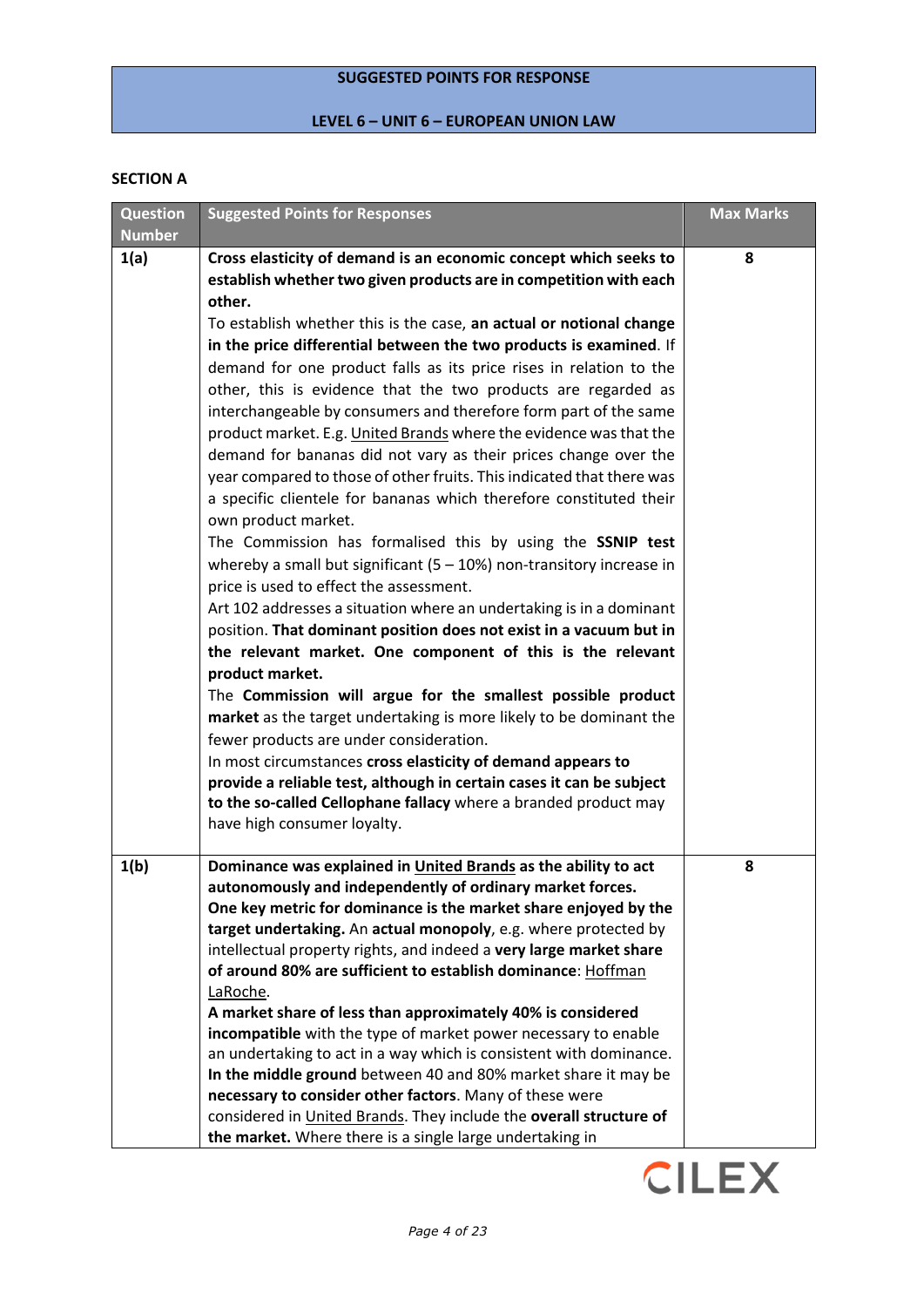|      | but with one somewhat larger are involved. This is more likely to<br>be seen as an oligopolistic market. Other factors include vertical       |          |
|------|-----------------------------------------------------------------------------------------------------------------------------------------------|----------|
|      | integration and limits on cross elasticity of supply. Where there                                                                             |          |
|      | are significant technical or other barriers to entry into the market                                                                          |          |
|      | this is more likely to be consistent with dominance.                                                                                          |          |
|      | The Commission has been criticised for taking a snapshot view of                                                                              |          |
|      | the state of the market at a given time rather than observing the                                                                             |          |
|      | evolution of the market over a period. Where there is effective                                                                               |          |
|      | competition a sizeable market share is vulnerable to that                                                                                     |          |
|      | competition over a reasonable timescale.                                                                                                      |          |
| 1(c) | Dominance is a neutral concept and it is abuse of a dominant                                                                                  | 9        |
|      | position which is prohibited. Anti-competitive abuse can be                                                                                   |          |
|      | contrasted with exploitative abuse. The latter is targeted at the                                                                             |          |
|      | consumer or end-user by extracting a monopoly rent or other                                                                                   |          |
|      | unfair advantages.                                                                                                                            |          |
|      | Anti-competitive abuse is targeted at actual or potential residual                                                                            |          |
|      | competitors. It may take the form of predatory pricing where the                                                                              |          |
|      | product is sold at less than the average variable cost of production.<br>This is a price which the competitor is unlikely to be able to match |          |
|      | and is likely to lead to their exit from the market: Akzo Chemie.                                                                             |          |
|      | Microsoft has twice fallen foul of anti-competitive abuse in relation                                                                         |          |
|      | to the bundling of its net browser and media player with its                                                                                  |          |
|      | standard software thus significantly damaging the ability of                                                                                  |          |
|      | producers of competing products to enter and remain in the                                                                                    |          |
|      | market.                                                                                                                                       |          |
|      | Price discounting (falling short of predatory pricing) is a recognised                                                                        |          |
|      | and accepted commercial tactic. Discounts for quantity and in                                                                                 |          |
|      | relation to regularity of supply are unlikely to be regarded as                                                                               |          |
|      | abusive, but other forms of discounting, such as discounts for                                                                                |          |
|      | exclusivity (Intel) and cumulative discounts are likely to be seen                                                                            |          |
|      | as unfairly foreclosing the market against competitors: Hoffmann                                                                              |          |
|      | LaRoche). It should be noted that the prohibited practices would                                                                              |          |
|      | be legitimate if practised by non-dominant undertakings.<br>There has been criticism that the Commission has been overly                      |          |
|      | protective of the interests of smaller competitors which may be                                                                               |          |
|      | struggling in the market because of their own deficiencies whereas                                                                            |          |
|      | the dominant undertaking has maximised its resources and is                                                                                   |          |
|      | trading effectively. There also questions over the extent to which                                                                            |          |
|      | dominant undertakings are expected to demonstrate a duty of                                                                                   |          |
|      | care towards competitors, and whether this is overall in the                                                                                  |          |
|      | interest of the end user. As a result for the past decade the                                                                                 |          |
|      | Commission has adopted a <b>policy of restraint</b> in relation to the                                                                        |          |
|      | investigation of anti-competitive abuse                                                                                                       |          |
|      |                                                                                                                                               |          |
|      |                                                                                                                                               |          |
|      |                                                                                                                                               |          |
|      |                                                                                                                                               |          |
|      | <b>Question 1 Total:</b>                                                                                                                      | 25 marks |

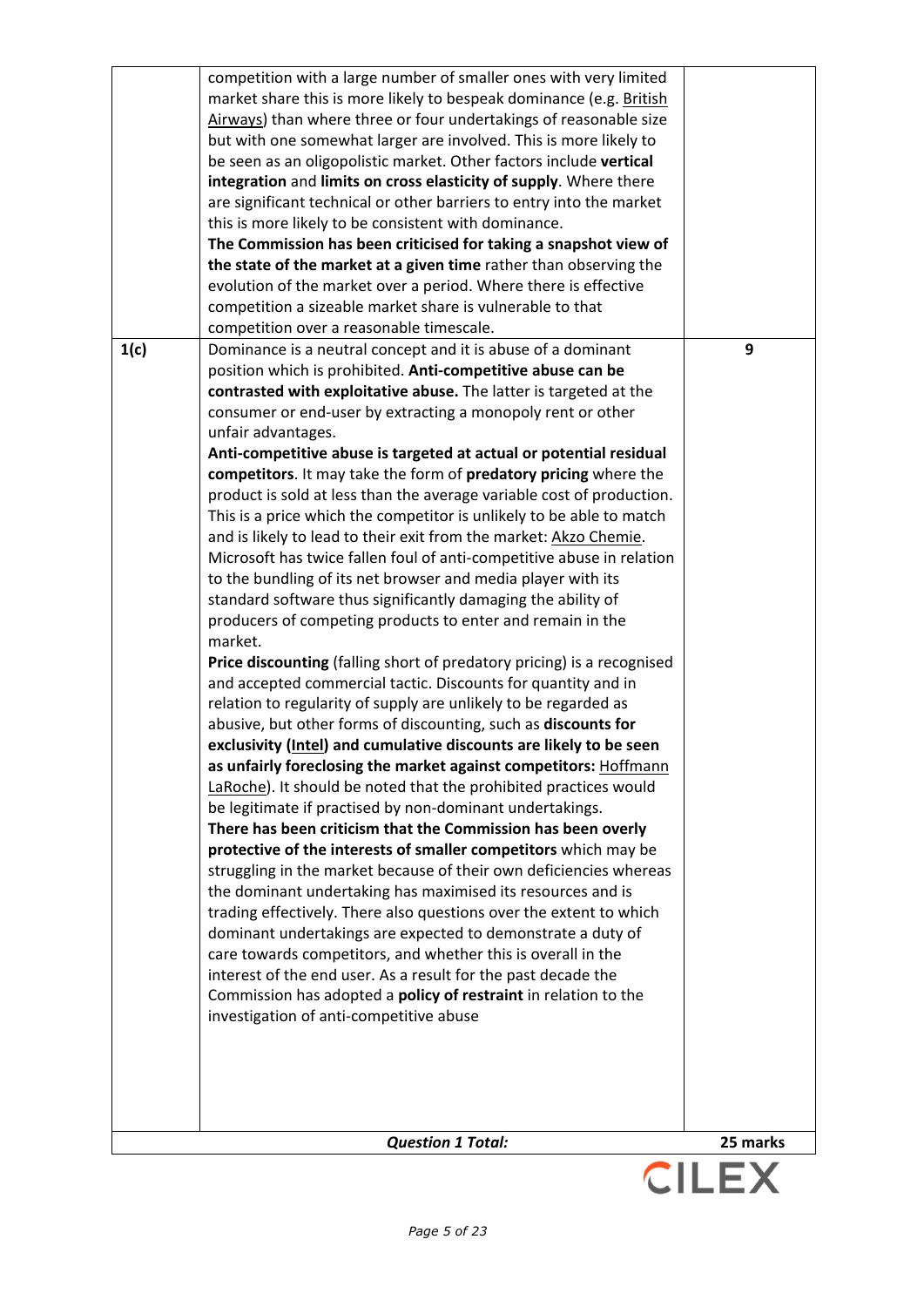| 2 | The essential function of Art 267 is to constitute the CJEU as the<br>sole authoritative interpreter of the treaties and EU legislation and | 25 |
|---|---------------------------------------------------------------------------------------------------------------------------------------------|----|
|   | to authorise it to rule on the validity of the latter. The reason for                                                                       |    |
|   | this exclusive jurisdiction is to prevent national courts applying their                                                                    |    |
|   | own interpretations which would, inevitably, over a period, lead to                                                                         |    |
|   | divergence interpretations of EU law in the different Member                                                                                |    |
|   | States.                                                                                                                                     |    |
|   | The scope of this jurisdiction has expanded very considerably. At the                                                                       |    |
|   | outset, in addition to questions of validity, which are relatively rare,                                                                    |    |
|   | national courts were required to interpret and apply Regulations,                                                                           |    |
|   | but the expansion of the doctrine of direct effect to treaty articles                                                                       |    |
|   | (van Gend en Loos) and subsequently Directives insofar as they had                                                                          |    |
|   | vertical effect (van Duyn; Marshall), together with the doctrine of                                                                         |    |
|   | indirect effect (Marleasing) has greatly increased the need for                                                                             |    |
|   | preliminary rulings.                                                                                                                        |    |
|   | Indeed, many of the significant developments in the jurisprudence                                                                           |    |
|   | of the CJEU have arisen from preliminary references, including all                                                                          |    |
|   | three of the cases above. To these can be added the development                                                                             |    |
|   | of the principle of member state liability (Francovich/Factortame III)                                                                      |    |
|   | and the view that EU citizenship was destined to be the primary                                                                             |    |
|   | identity of all citizens and therefore a source of rights for them                                                                          |    |
|   | (Martinez Sala, Grzelczyk), although this latter appears now to be of                                                                       |    |
|   | less significance (Dano, Alimanovic).                                                                                                       |    |
|   | In some of these cases, e.g. Marleasing; Francovich, the CJEU was                                                                           |    |
|   | even prepared to reinterpret an inappropriately structured<br>preliminary reference in order to facilitate the development of EU            |    |
|   | law in a relatively activist manner.                                                                                                        |    |
|   | It is therefore clear that rulings made under the preliminary                                                                               |    |
|   | reference procedure have contributed substantially to fleshing out                                                                          |    |
|   | the legal framework of the EU in areas which had been left                                                                                  |    |
|   | unresolved by the Treaties themselves. Direct and indirect effect,                                                                          |    |
|   | and the principle of member state liability have formed the essential                                                                       |    |
|   | framework for the application and enforcement of EU law within the                                                                          |    |
|   | member states over the past decades.                                                                                                        |    |
|   | Preliminary references have also enabled the CJEU to develop a                                                                              |    |
|   | number of autonomous concepts of EU law. Perhaps the most                                                                                   |    |
|   | significant is the concept of "worker". The treaty definition required                                                                      |    |
|   | fleshing out, and this was again done in a relatively activist manner                                                                       |    |
|   | in a series of cases in the 1980s such as Lawrie-Blum, Kempf, Levin                                                                         |    |
|   | and Steymann. In addition to this the CJEU was also able to develop                                                                         |    |
|   | the concept of "court or tribunal" in Art 267 itself by developing the                                                                      |    |
|   | Dorsch Consult criteria for determining whether a given body                                                                                |    |
|   | qualified as a tribunal, namely independence from the executive,                                                                            |    |
|   | permanent constitution, operation inter partes and application of                                                                           |    |
|   | rules of law.                                                                                                                               |    |
|   | The CJEU has also, over the years, clarified its requirements for a<br>reference, and the circumstances in which references are             |    |
|   | inappropriate or unnecessary.                                                                                                               |    |
|   |                                                                                                                                             |    |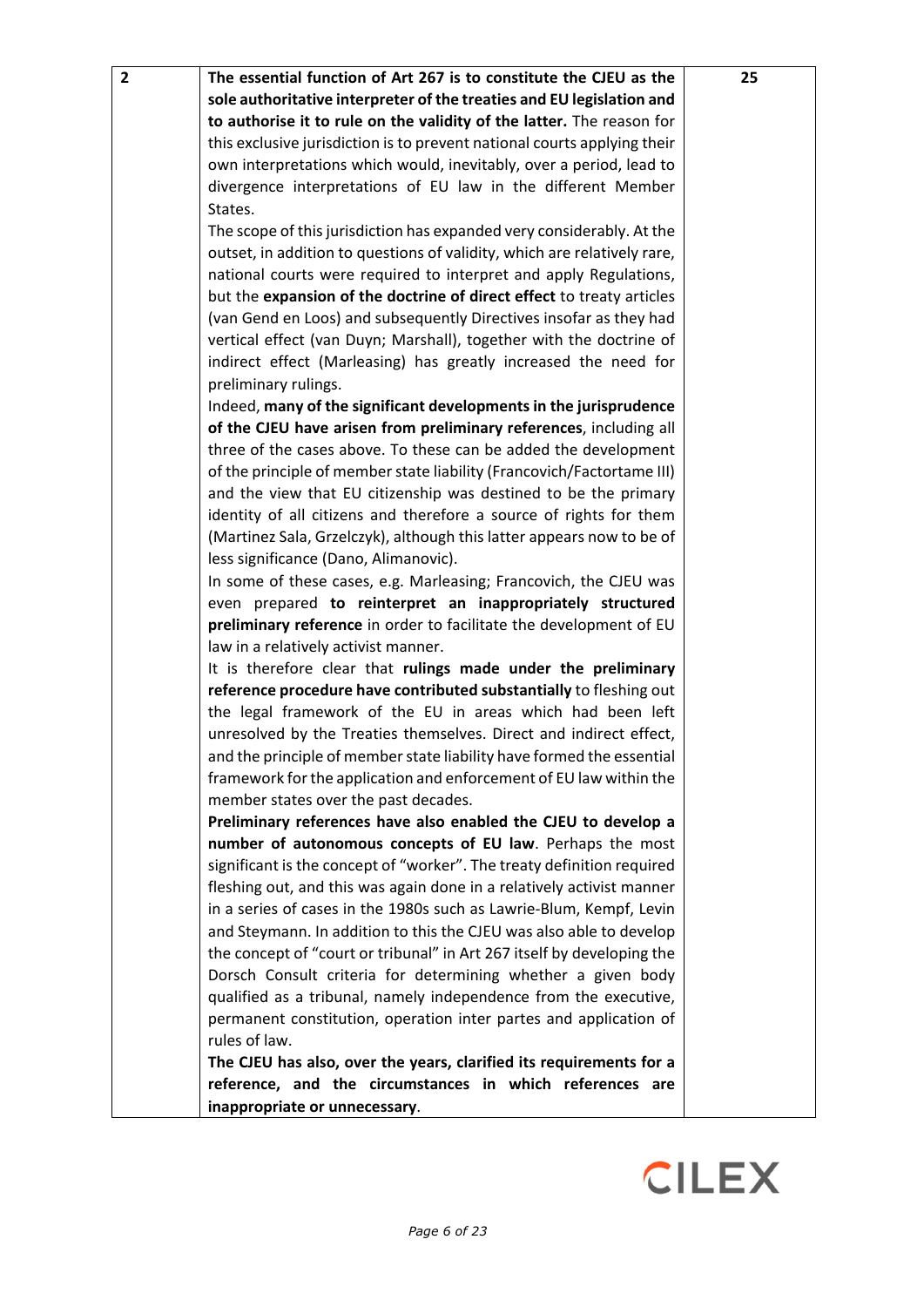| Most Courts and Tribunals have a discretion as to whether to make        |  |
|--------------------------------------------------------------------------|--|
| a reference, and therefore it cannot be said that they are acting        |  |
| rightly or wrongly in choosing whether or not to do so. However the      |  |
| guidance is useful to indicate how they should exercise their            |  |
| discretion.                                                              |  |
| More importantly, courts from which there is no appeal in the            |  |
| domestic system (which was interpreted in Lyckeskog as a court           |  |
| against which there was no possibility of appeal, as opposed to a        |  |
| court from which appeal lay only with leave, and which would             |  |
| therefore, if leave was refused be the last instance in the case) have   |  |
| been given guidance as to when the apparently categoric                  |  |
| obligation to make a reference will not apply.                           |  |
| The CJEU requires the referring court to set out the facts of the case   |  |
| and the issues of national law and then indicate what questions of       |  |
| EU law it requires to be answered in order to enable it to give          |  |
| judgment. The national court is unlikely to be able to do this before    |  |
| all the facts have been found or agreed. However, a trial court can      |  |
| itself make a reference if the facts are not in dispute. The CJEU can    |  |
| and does reject references where the referring court has not             |  |
| clearly established the facts and issues (e.g. Grau Gomis). It will also |  |
| not answer what it considers to be hypothetical questions                |  |
| (Meilicke) and has rejected references where it considers that the       |  |
| case in the national court has been artificially put together, even      |  |
| though there may be an underlying issue of EU law (Foglia v              |  |
| Novello). These latter points reflect the fact that the answer to the    |  |
| question posed must be necessary in order to enable the court to         |  |
| give judgment in the national proceedings.                               |  |
| There are two other considerations when deciding whether a               |  |
| reference is necessary. The first is existed from very early in the      |  |
| jurisprudence of the court. The case on the court's docket               |  |
| immediately after van Gend was Da Costa & Schaeke. This raised           |  |
| exactly the same issue of direct effect in precisely the same context    |  |
| as the earlier case and as a result the CJEU said that the obligation    |  |
| to make a reference which existed in the case because the Dutch          |  |
| court was one of last instance was "emptied of its content" by the       |  |
| earlier decision.                                                        |  |
| It is clearly an inappropriate use of the courts resources to make       |  |
| multiple references on the same point. Even though the CJEU is not       |  |
| self binding it does have a strong and perhaps increasing tendency       |  |
| to follow its existing case law. However, the option remains to make     |  |
| a reference in circumstances where there is ground for believing         |  |
| that the court may be ready to reconsider an earlier decision.           |  |
| More complexity arises where the CJEU has interpreted a particular       |  |
| passage in the context of one Regulation or Directive and a question     |  |
| of its interpretation in the context of another instrument arises. It is |  |
| by no means so clear-cut that the earlier interpretation will apply in   |  |
| the change context. The practice of the registry of the court is to      |  |
| draw the attention of a referring court to earlier decisions which       |  |
| the court staff consider may be in point. While this is purely           |  |

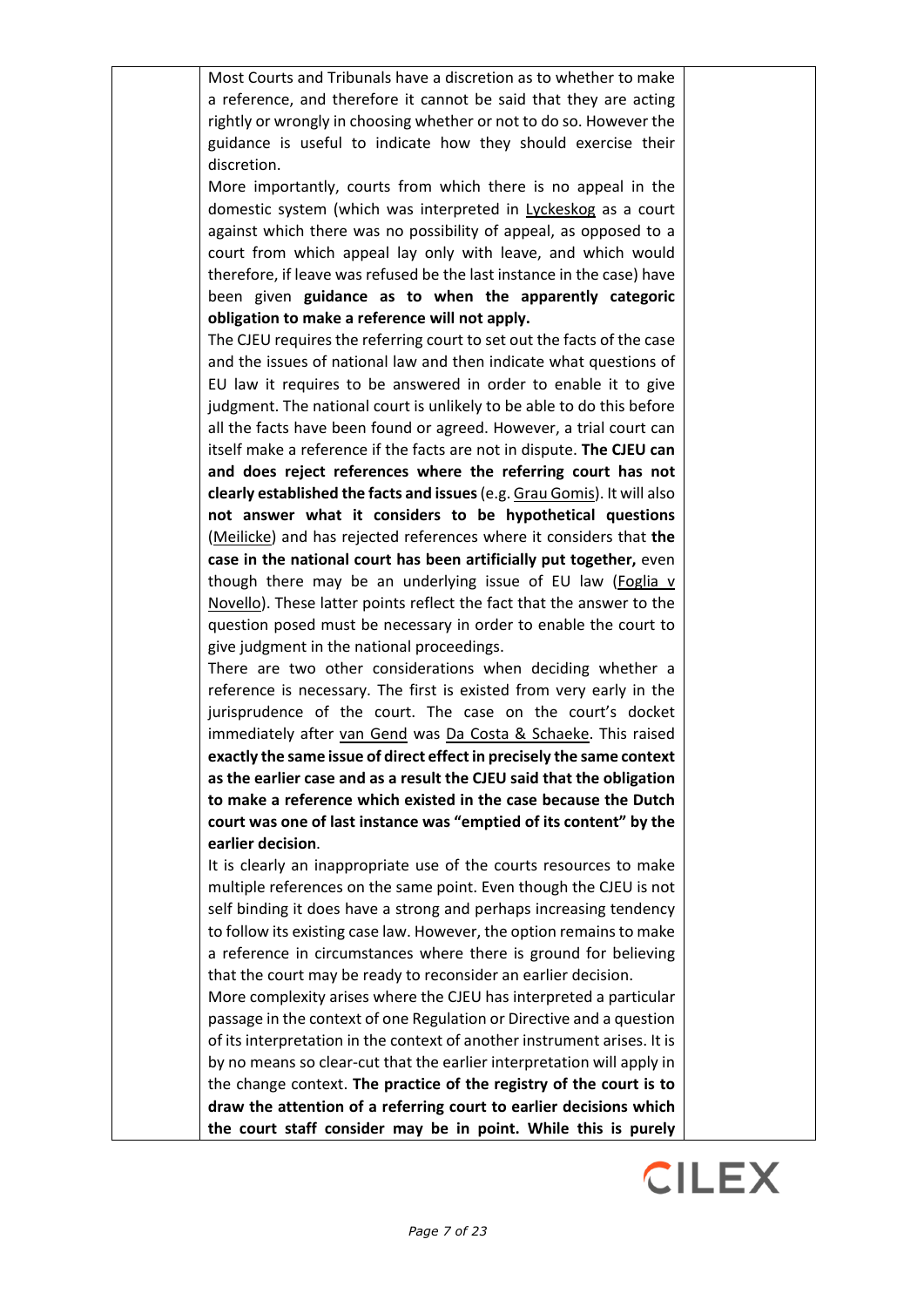|   | advisory, there is the possibility that a national court will            |          |
|---|--------------------------------------------------------------------------|----------|
|   | incorrectly decide that the earlier case does provide the                |          |
|   | appropriate answer and withdraw the reference. This was at the           |          |
|   | root of the case of Köbler, where the Austrian court of first instance   |          |
|   | wrongly withdrew its reference in reliance on such an earlier            |          |
|   | decision, and the higher courts failed to correct the error, ultimately  |          |
|   | resulting in a decision by the CJEU that an action for member state      |          |
|   | liability could in principle live against a court of last instance which |          |
|   | had failed to make a necessary reference.                                |          |
|   | Finally there is the question of whether all issues of interpretation    |          |
|   | must be referred to the CJEU, or whether national courts can be          |          |
|   | trusted to deal with simple issues that arise. In CILFIT the CJEU gave   |          |
|   | guidance as to when national courts could take a decision for            |          |
|   | themselves. This was a time when lawyers and judges, at least in the     |          |
|   | original six member states had a professional career of dealing with     |          |
|   | EU law and could be assumed to be familiar with it. The CJEU             |          |
|   | indicated that a court of last instance would be justified in not        |          |
|   | making a reference (and by extension any other court would have          |          |
|   | reason to exercise its discretion not to) where the point was            |          |
|   | entirely clear $-$ acte clair as the French administrative courts        |          |
|   | described the proposition. However there was considerable                |          |
|   | guidance as to the circumstances which might render it appropriate       |          |
|   |                                                                          |          |
|   | to make a reference. Any question of interpretation of                   |          |
|   | autonomous concepts of EU law was essentially for the CJEU.              |          |
|   | While national courts could not be expected to explore the               |          |
|   | possibility of linguistic inconsistencies between the various equally    |          |
|   | authentic versions of EU legal instruments, if there was evidence        |          |
|   | of any such discrepancy this clearly created an ambiguity or             |          |
|   | uncertainty. The threshold for considering a point clear was a high      |          |
|   | one and in most jurisdictions, certainly in the United Kingdom           |          |
|   | before Brexit, if any of the judges dealing with the case adopted an     |          |
|   | alternative interpretation, or even indicated that such an alternative   |          |
|   | was viable, this would not have the necessary degree of clarity.         |          |
|   | Overall this jurisdiction has contributed very substantially to the      |          |
|   | harmonious development of EU law and the existence of a                  |          |
|   | coherent body of case law interpreting and establishing the              |          |
|   | meaning of key autonomous concepts. It has also been used                |          |
|   | creatively by the CJEU and is the basis of many important cases          |          |
|   | which have established fundamental concepts that could not be            |          |
|   | derived directly from the Treaties.                                      |          |
|   | <b>Question 2 Total:</b>                                                 | 25 marks |
| 3 | The EEC, as established by the Treaty of Rome, had quite limited and     | 25       |
|   | primarily economic objectives. It was intended to create the             |          |
|   | framework of the Common Market (now the Single Internal                  |          |
|   | Market). The key feature of a Common Market is that it allows for        |          |
|   | the free movement of the four principal factor production goods,         |          |
|   | labour, services and capital. Art 45 TFEU replicates the equivalent      |          |
|   | provisions of the original EEC Treaty. It provides for free              |          |
|   | movement of workers in the sense that a worker who is a citizen          |          |

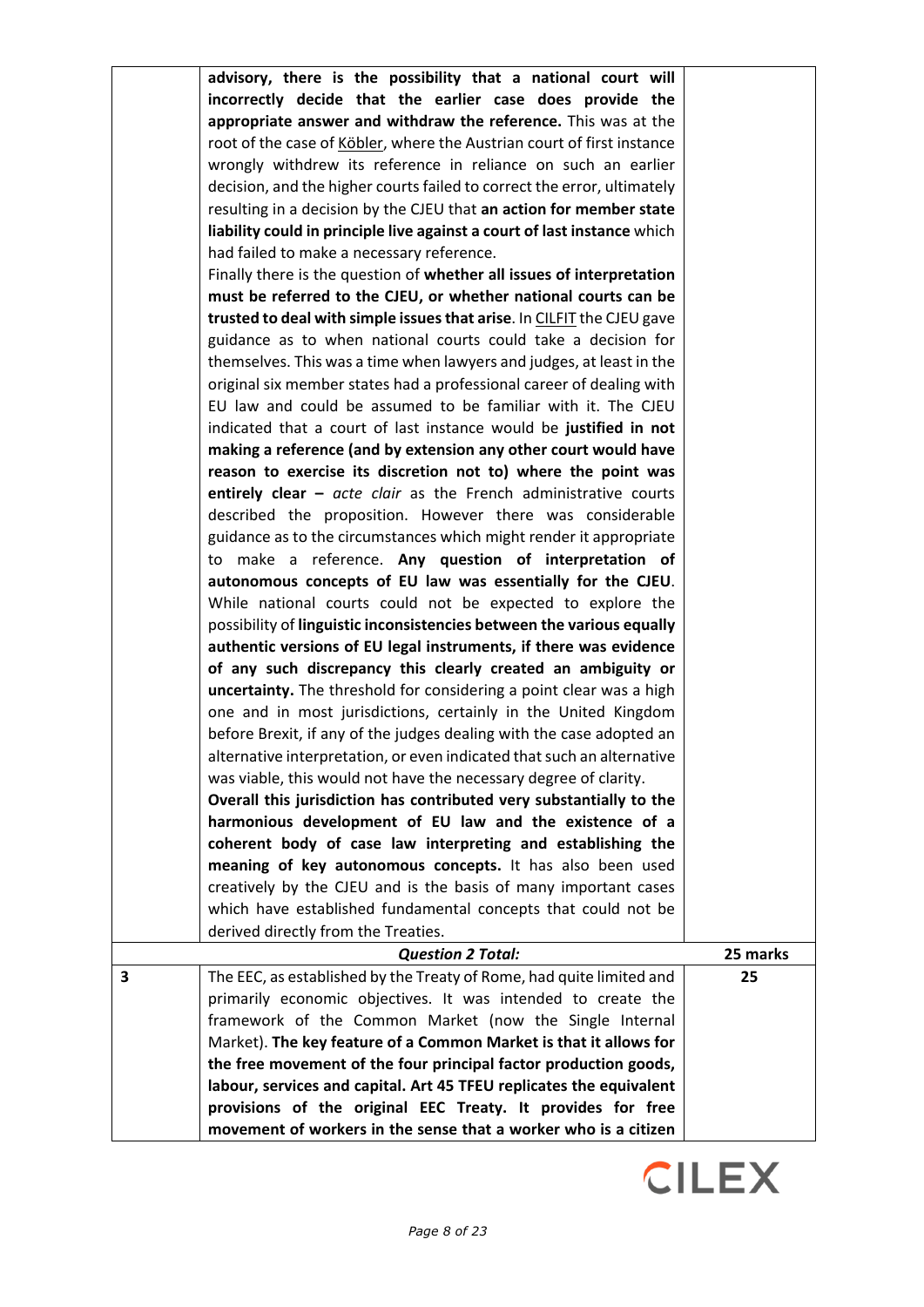**of an EEC state can move to another such state to take up an offer of work which he has received**. While exercising this right he is entitled to equal treatment free from dissemination. It was also recognised that there were social implications. It would be necessary to provide the coordination of social security and pension arrangements so that those workers who exercised freedom of movement were not disadvantaged on their return to their home state, and also provision had to be made for workers to be accompanied or joined by their families with provisions for access to the housing market and to education, including vocational education for the workers themselves and general and vocational education for their children. It was also necessary to provide the option for such workers, on retirement, to remain in the host state rather than returning to the home state if that was their preference. Equivalent provisions were made by Art 49 for those who were providing services as independent professionals. Art 45 essentially applied to workers who were providing their labour to enterprises and were working under their instructions.

**The European Union was brought into existence by the Maastricht Treaty and the concept of citizenship of the Union was created at the same time.** Initially the rights attached to this were largely political, including the right to stand for election and to vote in European elections in a host state. **The rights conferred by citizen status pursuant to Arts 20/21 TFEU now include, in addition to the political rights referred to above, the right to move and reside freely within the territory of the Member States subject to conditions to be laid down.**

The two sets of rights now coexist and an attempt has been made to coordinate them within the framework of the Citizens Rights Directive 2004/38**. Under the Brexit Withdrawal agreement these rights are effectively preserved, but only for those who have exercised these rights before the end of the transition period on 31 December 2020.** After this date UK citizens can travel to the EU and vice versa for up to 90 days in any 180 with no visa requirements, but rights to reside for longer and to work are matters for the domestic rules of the state in question.

**The Directive provides that all citizens and family members who are not citizens have the right of residence on the territory of another member state for a period up to 3 months** (Art 6). No formalities are attached to this other than possession of a valid identity document. This right can be enjoyed the purposes of tourism, family visits, medical treatment, conducting business or short-term employment or seeking long-term employment.

**The right to longer term residence requires fulfilment of one of three sets of conditions (Art 7). If these conditions are satisfied for union citizen they will also apply to his family members, of whatever nationality.** 

**The simplest category is those who are capable of supporting themselves without recourse to public funds and have appropriate** 

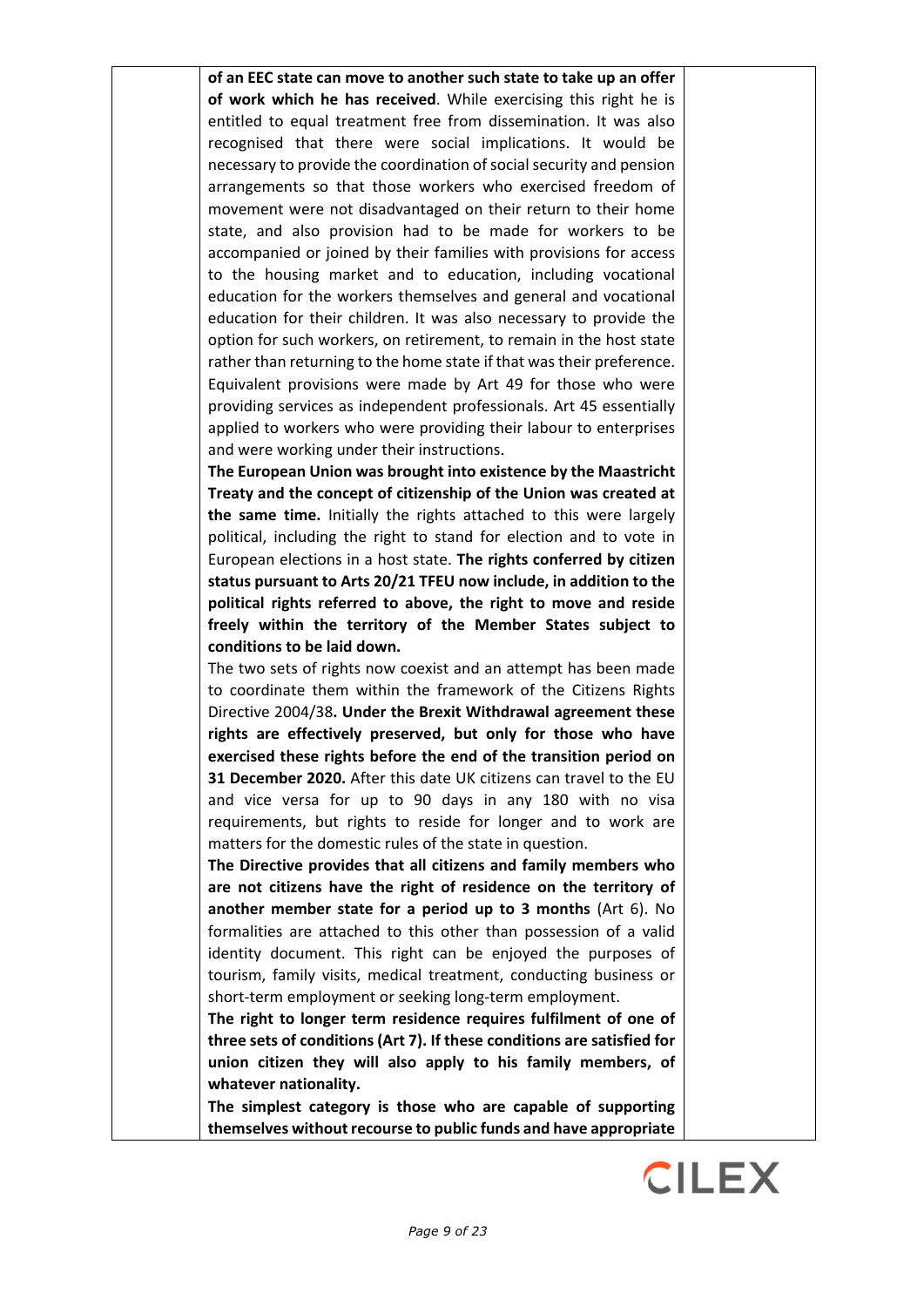**health insurance**. This will include retirees (who will usually be entitled to enrol in the host state health insurance scheme on the basis of participation in their home state public health insurance scheme). There is no definition of what constitutes sufficient resources but it must not be set above the level at which citizens of the state concerned have access to social assistance or in the alternative the level of the minimum social security pension in that state. If the individual does become an unreasonable burden on the social assistance system of the host member state the right of residence may be lost, but occasional limited recourse to social assistance should not automatically trigger this: Brey.

**The second category is students**, who must again be able to demonstrate they can support themselves and hold adequate health insurance. Again, limited recourse to public funds will not necessarily result in expulsion: Grzelczyk.

**The final category is workers and self-employed persons.** There are quite elaborate provisions dealing with the continued rights of those who have been employed but have become involuntarily unemployed. The right is retained in case of inability to work through illness or accident and involuntary unemployment. However those who are involuntarily unemployed after working for more than 12 months retain the status indefinitely so long as they continue to register as unemployed, while those who had worked for less than that only retain the status for a minimum of six months. Furthermore there is additional protection provided by Art 14 which provides that they cannot be expelled. **This protection from expulsion also extends to those who entered the territory of a host member state to seek employment for so long as they can prove provide evidence that they are continuing to seek employment and have a genuine chance of being engaged.** In the case of Antonissen it was stated that a period of at least six months should be allowed before the jobseeker status could be called into question.

**The Directive also contains extensive and complex provisions dealing with the variety of situations where the position changes** These are primarily targeted at family members who are not themselves EU citizens as they do not have rights under EU law otherwise than as such family members.

**After five years residence those who exercise the right to free movement acquire the right of permanent residence** which, essentially makes them irremovable others around cogent grounds of public order. This is mirrored in the Withdrawal Agreement, where those with five years residence have a permanent right to reside, while those with less have a provisional right until they achieve five years.

**Finally the Directive provides for grounds on which EU citizens and their family members may be refused admission or expelled (Art 27).** Where such measures are undertaken on public health grounds it must be within three months of the initial entry and only in

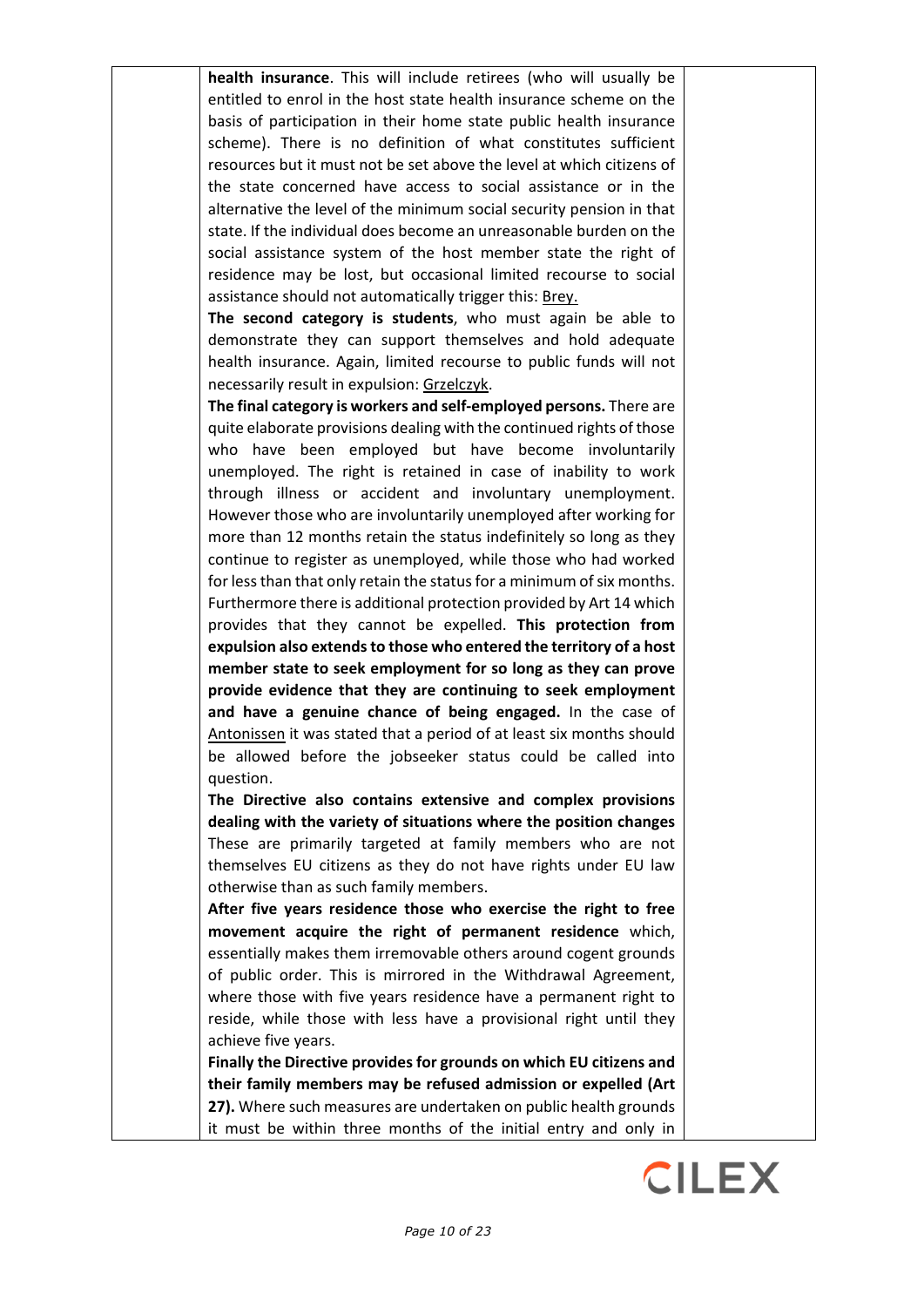| <b>Question 3 Total:</b>                                                                                                            | 25 marks |
|-------------------------------------------------------------------------------------------------------------------------------------|----------|
|                                                                                                                                     |          |
|                                                                                                                                     |          |
| category is being singled out for favourable treatment.                                                                             |          |
| work seekers as such, which indicates perhaps that one particular                                                                   |          |
| host state is under no obligation to provide social assistance to                                                                   |          |
| which is generally available. This is mitigated by the fact that the                                                                |          |
| conditions there would seem little need for additional protection<br>for work seekers over and above the three-month free movement, |          |
| workplace or labour exchanges in the vicinity, under modern                                                                         |          |
| available employment was usually only readily available at the                                                                      |          |
| the conditions of the 1960s and 70s when information about                                                                          |          |
| cover travelling in order to seek work could be readily justified in                                                                |          |
| through case law of the right to take up job offers already made to                                                                 |          |
| free movement for a three-month period. While the expansion                                                                         |          |
| entitlements, while all EU citizens benefit from the general right to                                                               |          |
| in the Single Internal Market also benefit from substantial                                                                         |          |
| who are in no direct sense economically active and participating                                                                    |          |
| categories, namely those who are self-supporting and students,                                                                      |          |
| protection of their interests while exercising those rights, other                                                                  |          |
| families enjoy higher level of freedom of movement and                                                                              |          |
| remain important, and workers, self-employed persons and their                                                                      |          |
| It is clear that, while the original rights based on Art 45 and 49                                                                  |          |
| case law will be followed 20 years later.                                                                                           |          |
| entitlements based on citizenship, but it is not clear how far such                                                                 |          |
| suggested that lawful residence was itself sufficient to trigger                                                                    |          |
| citizenship. In cases such as Martinez Sala and Grzelczyk it was                                                                    |          |
| expensive than the initial one of the CJEU to rights attaching to                                                                   |          |
| assert any other right. This approach does seem to be rather less                                                                   |          |
| months had exhausted their entitlements as workers and could not                                                                    |          |
| unemployed within a 12 month period and therefore after six                                                                         |          |
| initially moving to Germany to work had become involuntarily                                                                        |          |
| within any recognised category, and the other man family, while                                                                     |          |
| state with her child and residing with her sister. She did not fall                                                                 |          |
| movement. Ms Dano had never worked and was living in the host                                                                       |          |
| Directive cannot rely upon it or any other general EU right to free                                                                 |          |
|                                                                                                                                     |          |
| public funds. Those who fall outside the categories laid down in the                                                                |          |
| there is no general right to free movement or to have recourse to                                                                   |          |
| Recent case law such as Dano and Alimanovic has made clear that                                                                     |          |
| those with over 10 years residence.                                                                                                 |          |
| those with permanent residence and still greater protection to                                                                      |          |
| integration and also formal criteria giving greater protection to                                                                   |          |
| take into account all the circumstances including the degree of                                                                     |          |
| with the length of residence both as a result of the requirement to                                                                 |          |
| convictions as such do not qualify the level of protection increases                                                                |          |
| threat that he poses to the essential interests of society. Prior                                                                   |          |
| on the personal conduct of the individual and an assessment of the                                                                  |          |
| relation to public security and public policy measures must be based                                                                |          |
| relation to serious transmissible diseases as notified by the WHO. In                                                               |          |
|                                                                                                                                     |          |

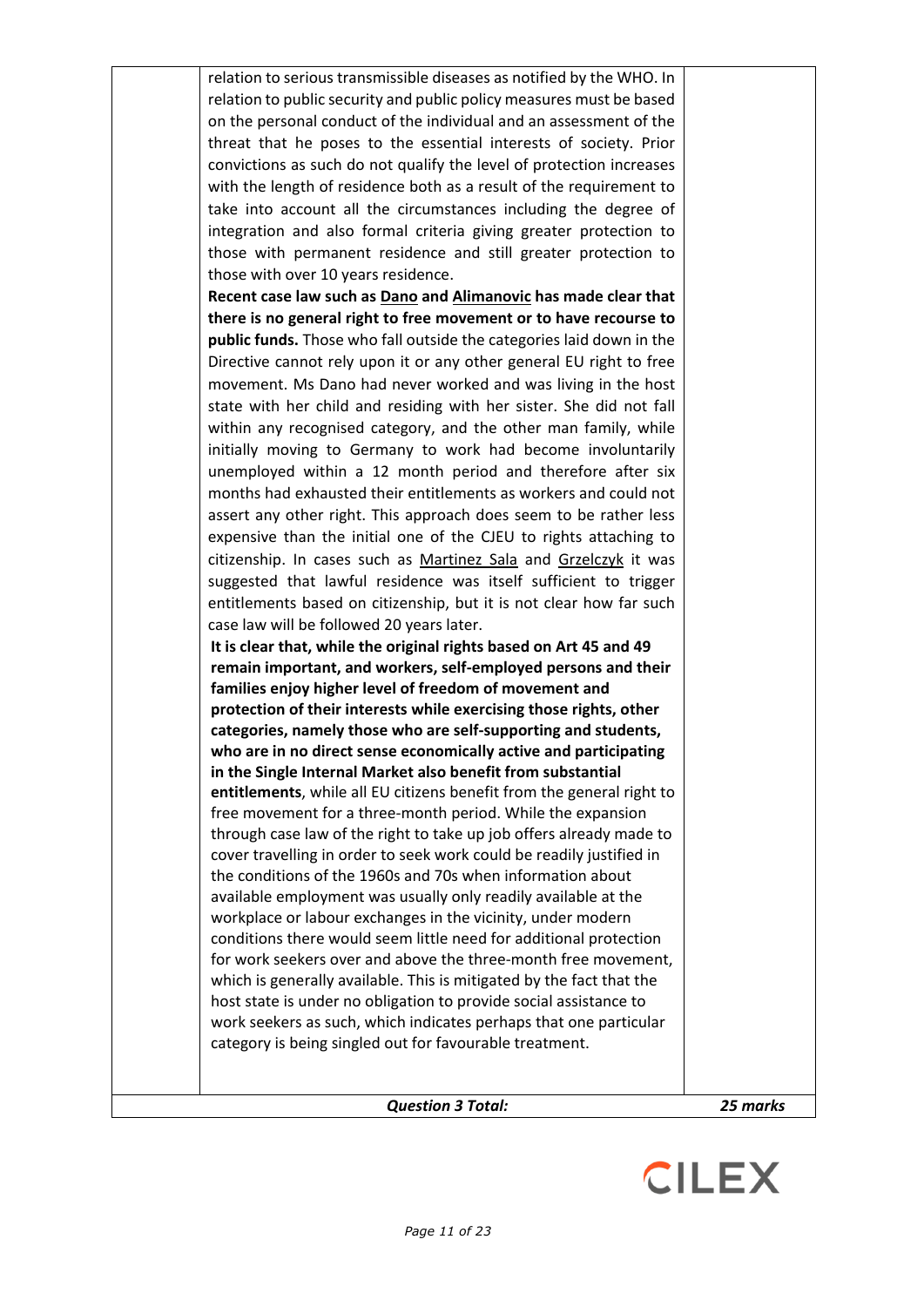| 4(a)<br>This phrase refers to the obligation on the Commission to ensure | 12 |
|--------------------------------------------------------------------------|----|
| that the Treaties are observed, primarily by the member states. Art      |    |
| 4 TEU requires the member states to 'take any appropriate                |    |
| measure, general or particular, to ensure fulfilment of the              |    |
| obligations arising out of the Treaties or resulting from the acts of    |    |
| the institutions of the Union'. The duty of the Commission is in turn    |    |
| set out in Art 17 TEU which requires it to 'ensure the application of    |    |
| the Treaties, and of measures adopted by the institutions pursuant       |    |
| to them'. The Commission fulfils its obligations in a number of ways.    |    |
| One particular issue is ensuring the timely and appropriate              |    |
| transposition of Directives. The Commission maintains a database         |    |
| which tracks the transposition measures notified by each member          |    |
| state and enables the Commission to take action if a Directive has       |    |
| not been transposed. Recognising that member states may have             |    |
| difficulty in transposition, the Commission has facilitated a number     |    |
| of consultative bodies which enable representatives of the member        |    |
| states under the commission to discuss issues and difficulties with a    |    |
| view to resolving them complete non-transposition is a relatively        |    |
| simple matter to pursue. There are virtually no excuses, as internal     |    |
| political and constitutional difficulties are not accepted as an excuse  |    |
| and the transposition. What is more complicated is where the             |    |
| member state has undertaken transposition but there is                   |    |
| disagreement as to whether it has done so properly so as to give         |    |
| full effect to the requirements of the Directive. This will be           |    |
| discussed further in due course.                                         |    |
|                                                                          |    |
| The Commission has in place a system whereby anyone who                  |    |
| considers that a member state is in default of its obligations can       |    |
| lodge a complaint. This can be done relatively informally. The           |    |
| commission will review all complaints, but will make its own             |    |
| decision on whether or not a complaint should be pursued. Where          |    |
| a complaint appears to have some substance the Commission will           |    |
| initiate informal contact with the member state concerned. Many          |    |
| issues are resolved at this stage. In some cases this will be because    |    |
| the member state has failed to act appropriately and recognises this     |    |
| once the issue is drawn to its attention. In other cases the member      |    |
| state will be able to satisfy the Commission that the complaint is       |    |
| misconceived.                                                            |    |
| The Commission also has power to carry out its own investigations        |    |
| which will typically be into matters arising in relation to a particular |    |
| economic sector and may result in a conclusion that a member state       |    |
| or states is not complying with its obligations.                         |    |
| In the three categories of case already discussed, namely                |    |
| disagreements as to the appropriateness of transposition measures,       |    |
| unresolved third-party complaints and issues arising from                |    |
| Commission investigations, matters now proceed to the formal Art         |    |
| 258 procedure the Commission has discretion whether to proceed           |    |
| to this and whether to pursue it through its various stages. There       |    |
| has been criticism that the Commission's procedures and decision-        |    |
| making process are not particularly transparent. In particular           |    |

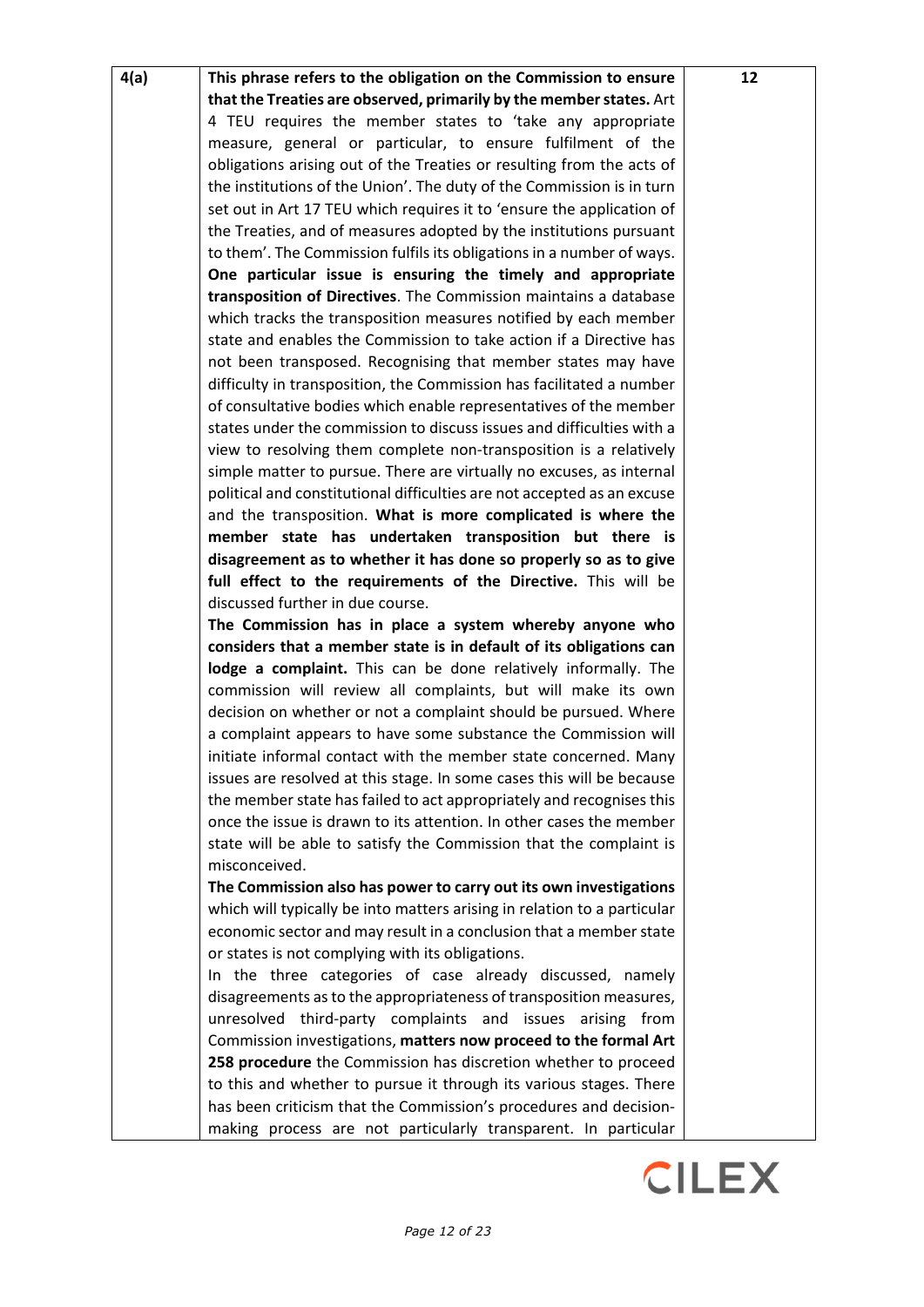|      | complainants do not necessarily receive clear and timely                |    |
|------|-------------------------------------------------------------------------|----|
|      | information on the progress of their complaint.                         |    |
|      | The Commission will issue a formal complaint after which there will     |    |
|      | be further dialogue and if agreement is not reached the Commission      |    |
|      | will issue a reasoned opinion which represents the formal statement     |    |
|      | of its case against the member state which will then be referred to     |    |
|      | the CJEU.                                                               |    |
|      | The CJEU may uphold the case brought by the Commission or reject        |    |
|      | it. If it is upheld, the member states shall be required to take the    |    |
|      | necessary measures to comply the judgment of the court. If it fails     |    |
|      | to do so it may be brought back before the court and made subject       |    |
|      | to a lump-sum or penalty payment. There is a fast-track procedure       |    |
|      | whereby if the default is in failing to transpose a Directive the lump  |    |
|      | sum or penalty payment may be imposed at the first hearing              |    |
|      | without requiring further recourse to the Court (Art 260). There        |    |
|      | have been complaints that the long drawnout nature of the               |    |
|      | proceedings coupled with the unwillingness of states to comply          |    |
|      | with rulings, either because of a lack of resources or otherwise        |    |
|      | means that this procedure does not provide a particularly effective     |    |
|      | remedy. This was indeed recognised as long ago as van Gend, where       |    |
|      | the court rejected the argument of some member states that action       |    |
|      | by the Commission under Art 258 constituted an effective and            |    |
|      | available remedy which rendered it unnecessary to introduce the         |    |
|      | concept of direct effect.                                               |    |
| 4(b) | The EU legislative process is an extremely complex one. Pursuant to     | 13 |
|      | Art 17 TEU the Commission has the sole right to propose draft           |    |
|      | legislation. However, the legislative programme is in practice drawn    |    |
|      | up in consultation between the European Council and the                 |    |
|      | representatives of the European Parliament with the participation       |    |
|      | of the President of the Commission. The Commission will therefore       |    |
|      | have been tasked with initiating legislation in particular areas and in |    |
|      | the context of the policy objectives of the other institutions.         |    |
|      | Prior to the formal presentation of a draft instrument there will       |    |
|      | normally be extensive consultation. The Commission may present          |    |
|      | a range of preparatory documentation including green papers,            |    |
|      | white papers, roadmap documents and preliminary drafts. There           |    |
|      | will be a range of opportunities for consultation with the member       |    |
|      | states and with various interested parties active in the sectors        |    |
|      | affected by the legislation. The resources which the Commission can     |    |
|      | devote to such legislation are limited and contributions from those     |    |
|      | with expertise in the sector are likely to be welcomed and may be       |    |
|      | acted on. There is an apocryphal story that the commission official     |    |
|      | in charge of the preparation of an early version of the distance        |    |
|      | selling legislation which was to apply to all sales conducted away      |    |
|      | from trade premises came from a southern Mediterranean area and         |    |
|      | was blissfully unaware that in northern climes it was quite normal      |    |
|      | for milk and other dairy products to be sold door-to-door and often     |    |
|      | left for the householder to collect. The original draft provided for an |    |
|      | unconditional right to reject or return goods up to 7 days after the    |    |

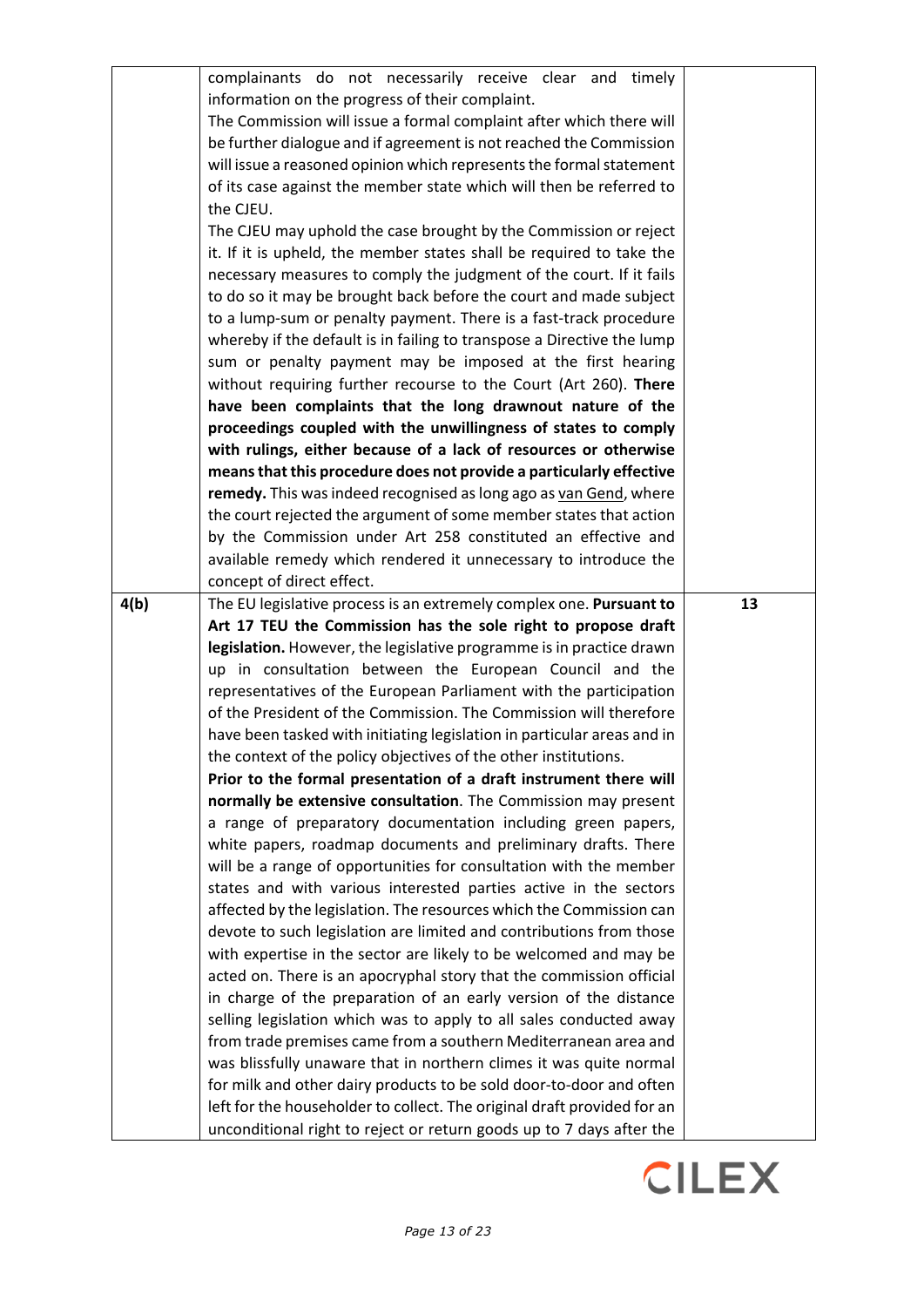transaction which would of course have seriously undermined this business model.

**Once a draft Regulation or Directive has been prepared, it will be submitted to the Council and to the Parliament.** The Parliament will conduct a detailed examination in a committee structure in which the various political factions are represented. The Parliament may approve the draft presented by the Commission but is more likely to introduce amendments. This amended version will then be considered by the Council which will adopt its common position. In the meantime, the Commission will have prepared documentation indicating its reaction to the Parliament amendments**. If the Council adopts the wording approved by the Parliament the measure will be adopted at first reading.** If the common position contains new elements this draft will go back to the Parliament which at this stage can approve it amend it or reject it. This is the first point at which the proposed measure can actually fall. If the measure is reamended it goes back to the Council for a second reading. **If the council cannot accept the version approved by the Parliament at second reading the measure will then go into the conciliation procedure.**

Formally this requires meetings between equal numbers of representatives of the Council and the Parliament but in practice much of the detailed negotiation and drafting is done in informal trial logs involving representatives Parliament Council and Commission. If an agreed text emerges from the conciliation process and is approved by both counsel and Parliament the measure will be enacted, but otherwise it will fail. It will be seen that the processes complicated and iterative and involves considerable input from the Commission in terms of commentary. In addition there will also have been throughout this period further representations being made by a range of interested parties by way of informal lobbying of key members of the Parliamentary committee responsible for detailed scrutiny of the measure and of relevant members of the Council. **There is also a parallel process whereby national parliaments are expected to scrutinise draft measures as they proceed and consider whether they approve them or are minded to object to them on grounds of subsidiarity and proportionality**. If sufficient national parliaments express objections these will have to be addressed before the measure can proceed.

There can be no doubt that all stakeholders, namely the EU institutions, national parliaments and interest groups from civil society are able to contribute at the various stages. **The question of how effective these contributions are slightly more complicated**. The process is extremely complex and much of the legislation being considered is highly technical and therefore of limited interest to the public at large. This is one reason why the actions of the Parliament in particular are not widely reported and therefore the general population of the EU has little idea of what exactly is being undertaken on its behalf. There is also a question about the extent

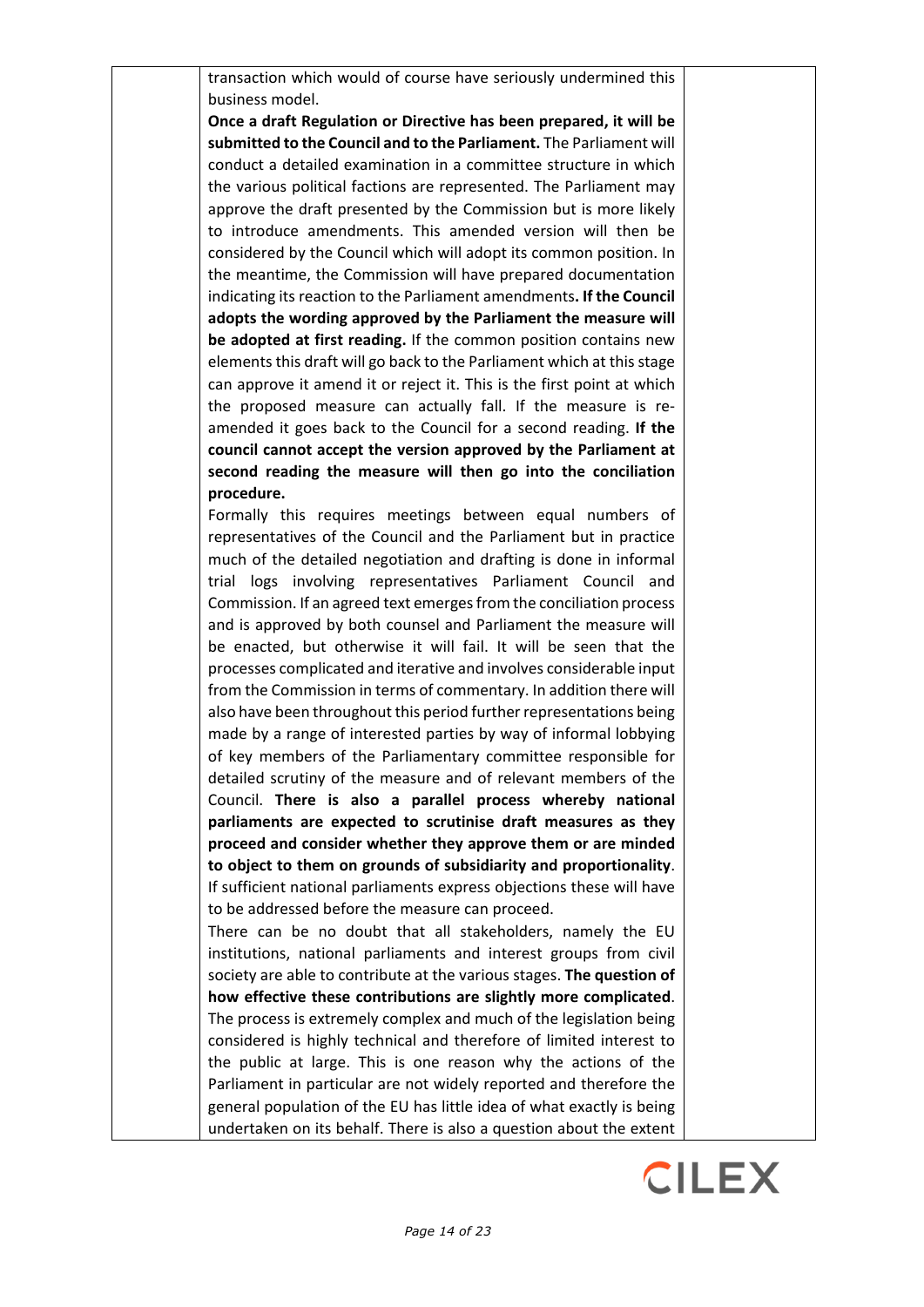### **SECTION B**

| <b>Question</b><br><b>Number</b> | <b>Suggested Points for Responses</b>                                                                                                                                                                                                                                                                                                                                                                                                                                                                                                                                                                                                                                                                                                                                                                                                                                                                                                                                                                                                                                                                                                                                                                                                                                                                                                                                                                                                                                                                                                                                                                                                                                                                                                                                                                                                                                                                                                                                                                                                                                                                                                                                                                                                                                              | <b>Max</b><br><b>Marks</b> |
|----------------------------------|------------------------------------------------------------------------------------------------------------------------------------------------------------------------------------------------------------------------------------------------------------------------------------------------------------------------------------------------------------------------------------------------------------------------------------------------------------------------------------------------------------------------------------------------------------------------------------------------------------------------------------------------------------------------------------------------------------------------------------------------------------------------------------------------------------------------------------------------------------------------------------------------------------------------------------------------------------------------------------------------------------------------------------------------------------------------------------------------------------------------------------------------------------------------------------------------------------------------------------------------------------------------------------------------------------------------------------------------------------------------------------------------------------------------------------------------------------------------------------------------------------------------------------------------------------------------------------------------------------------------------------------------------------------------------------------------------------------------------------------------------------------------------------------------------------------------------------------------------------------------------------------------------------------------------------------------------------------------------------------------------------------------------------------------------------------------------------------------------------------------------------------------------------------------------------------------------------------------------------------------------------------------------------|----------------------------|
| 1(a)                             | This is an allegation that provisions of Czech domestic tax law are in<br>contravention of Art 110 TFEU.<br>Art 110 prohibits the imposition, directly or indirectly, of 'any internal<br>taxation of any kind in excess of that imposed directly or indirectly on<br>similar domestic products'. It also prohibits the imposition on the<br>products of other member states of 'any internal taxation of such a<br>nature as to afford indirect protection to other products'.<br>When considering whether products are similar for the purposes of the<br>first prohibition the focus of the analysis is on the way in which products<br>are used and evaluated by consumers. Organoleptic properties are taken<br>into consideration : John Walker. Many cases have concerned alcoholic<br>beverages as these are typically subject to a specific excise duty or other<br>taxation and consideration has been given to the circumstances and<br>manner in which they are consumed. Grape based spirits such as brandy<br>were considered similar to grain based spirits such as whisky and gin as<br>they had similar alcoholic strengths, were produced by similar methods<br>and appear to be consumed in similar circumstances: Commission v<br>France (Taxation of Spirits). Conversely in John Walker whisky and fruit<br>liqueurs were not considered similar as the method of production was<br>very different, the alcoholic strength was different and the evidence was<br>they were consumed in different situations by a different clientele.<br>On the facts given it appears likely that Merry Monk will be found to<br>be similar to the spirit based tonic drinks in question, and if this is so,<br>there would appear to be a clear breach. There appears to be no basis<br>for suggesting that there is some form of objectively justified graduated<br>scale of taxation in operation.<br>[Even if the two products are not found to be similar, it may well be that<br>the different tax basis does confer indirect protection. This will require<br>an analysis of what the impact of the differential taxation is. If there<br>were a significant price differential after allowing for the tax element,<br>there may be no breach: Commission v Sweden.] | 7                          |

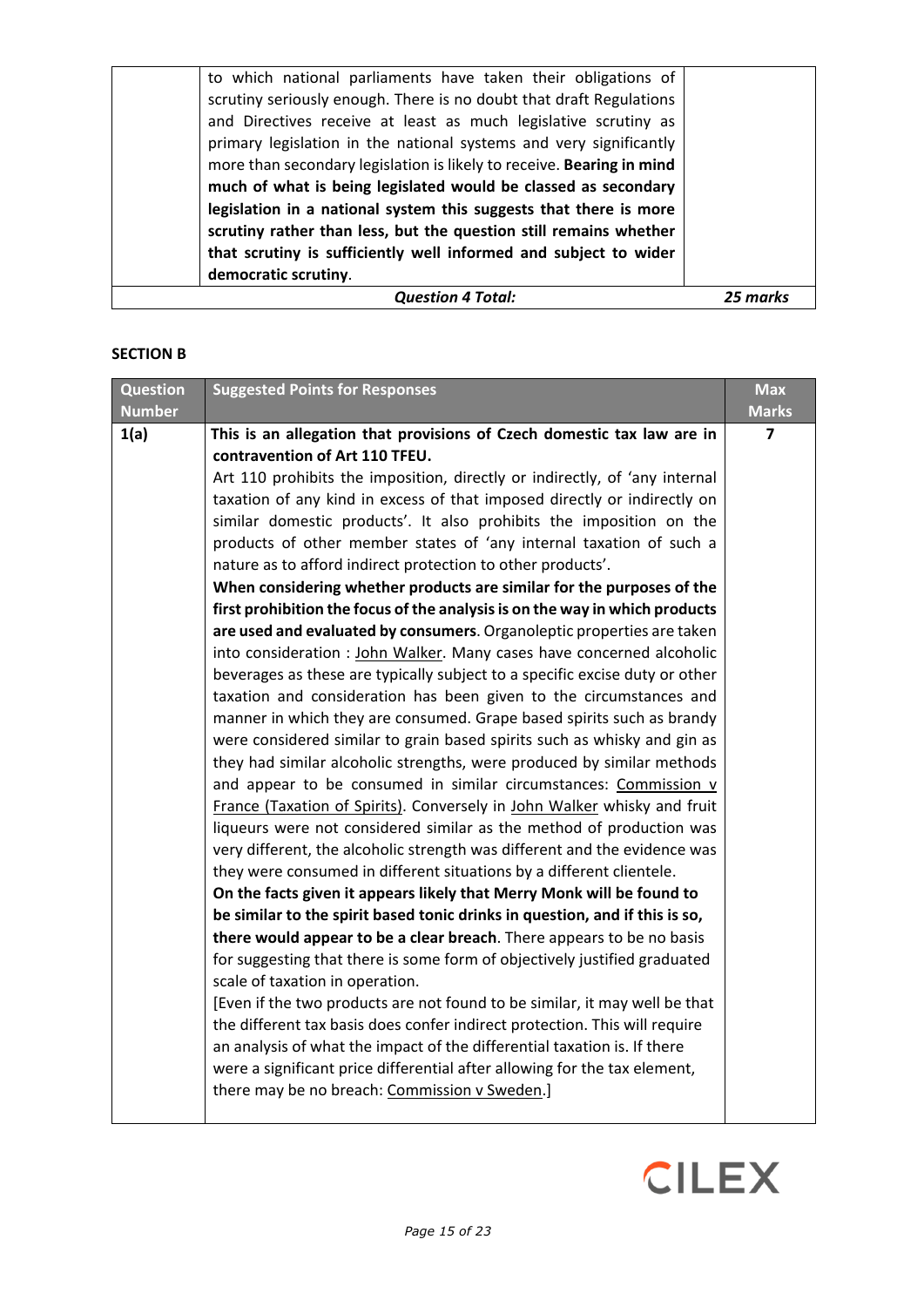| 1(b) | The Polish and Hungarian measures appear to fall within the definition           | 18 |
|------|----------------------------------------------------------------------------------|----|
|      | of measures having equivalent effect to quantitative restrictions                |    |
|      | (MEQR). These are regulated by Arts 34 - 36 TFEU. Art 34 prohibits               |    |
|      |                                                                                  |    |
|      | quantitative restrictions and MEQR subject to the derogations contained          |    |
|      | in Art 36.                                                                       |    |
|      | Quantitative restrictions are prohibitions or restrictions on the volume of      |    |
|      | imports which may take place. There is no suggestion of any such here.           |    |
|      | The original definition of MEQR was in Dassonville, 'any trading rules           |    |
|      | which, actually or potentially, directly or indirectly interfere with            |    |
|      | interstate trade' which would otherwise take place. They have been               |    |
|      | further subdivided, originally by the now spent Directive 70/50 into             |    |
|      | distinctly applicable MEQR where rules apply only to the imported                |    |
|      | product and <b>indistinctly applicable MEQR</b> which on the face of it apply in |    |
|      | the same way to domestic products and imports but which can be                   |    |
|      | demonstrated to have a differential impact, e.g. by requiring imported           |    |
|      | products to conform to national rules which are not replicated elsewhere:        |    |
|      | Walter Rau.                                                                      |    |
|      | Cassis de Dijon contributed substantially to the law relating to MEQR.           |    |
|      | In the first place it established a so-called rule of recognition. This was to   |    |
|      | the effect that if a product was produced within a member state in               |    |
|      | accordance with all the rules and requirements applicable to it in that          |    |
|      | state there was a presumption that it was marketable throughout the              |    |
|      | Single Internal Market whether or not it complied with all the                   |    |
|      | requirements of each other member state. The onus switched to a state            |    |
|      | which sought to deny recognition to demonstrate that there was a                 |    |
|      | legitimate reason to do so.                                                      |    |
|      | In addition, it also established a rule of reason. This was to the effect that   |    |
|      | if a member state could demonstrate that an indistinctly applicable MEQR         |    |
|      | was necessary and proportionate in order to meet one of its mandatory            |    |
|      | requirements it would be justified. The concept of what constituted a            |    |
|      | mandatory requirement was left open-ended. It certainly includes                 |    |
|      | protection of health, although in this respected overlap somewhat                |    |
|      | confusingly with a similar derogation in Art 36 which potentially applies        |    |
|      | to any restriction or MEQR. Other categories which have been recognised          |    |
|      | include consumer protection, environmental issues, fairness of                   |    |
|      | transactions and protection of fiscal supervision. Application of the rule       |    |
|      | of reason enables the rule of recognition to be displaced where there is         |    |
|      | adequate evidence.                                                               |    |
|      | A further subdivision was introduced in the Keck case. Prior to this case        |    |
|      |                                                                                  |    |
|      | indistinctly applicable MEQR could relate to product characteristics (rules      |    |
|      | relating to recipes, labelling and packaging of particular product groups)       |    |
|      | and to selling arrangements such as Sunday trading laws, other                   |    |
|      | restrictions on opening hours, generic advertising restrictions, regulation      |    |
|      | of practices such as loss leading, and rules requiring products to be sold       |    |
|      | in particular outlets. Following this case it was considered that while          |    |
|      | selling arrangements might impact on the overall volume and pattern of           |    |
|      | trade, they would normally operate in the same way in law and in fact in         |    |
|      | relation to domestic and imported products and would not therefore               |    |
|      | result in any distortion of trade. It remained open to an undertaking to         |    |

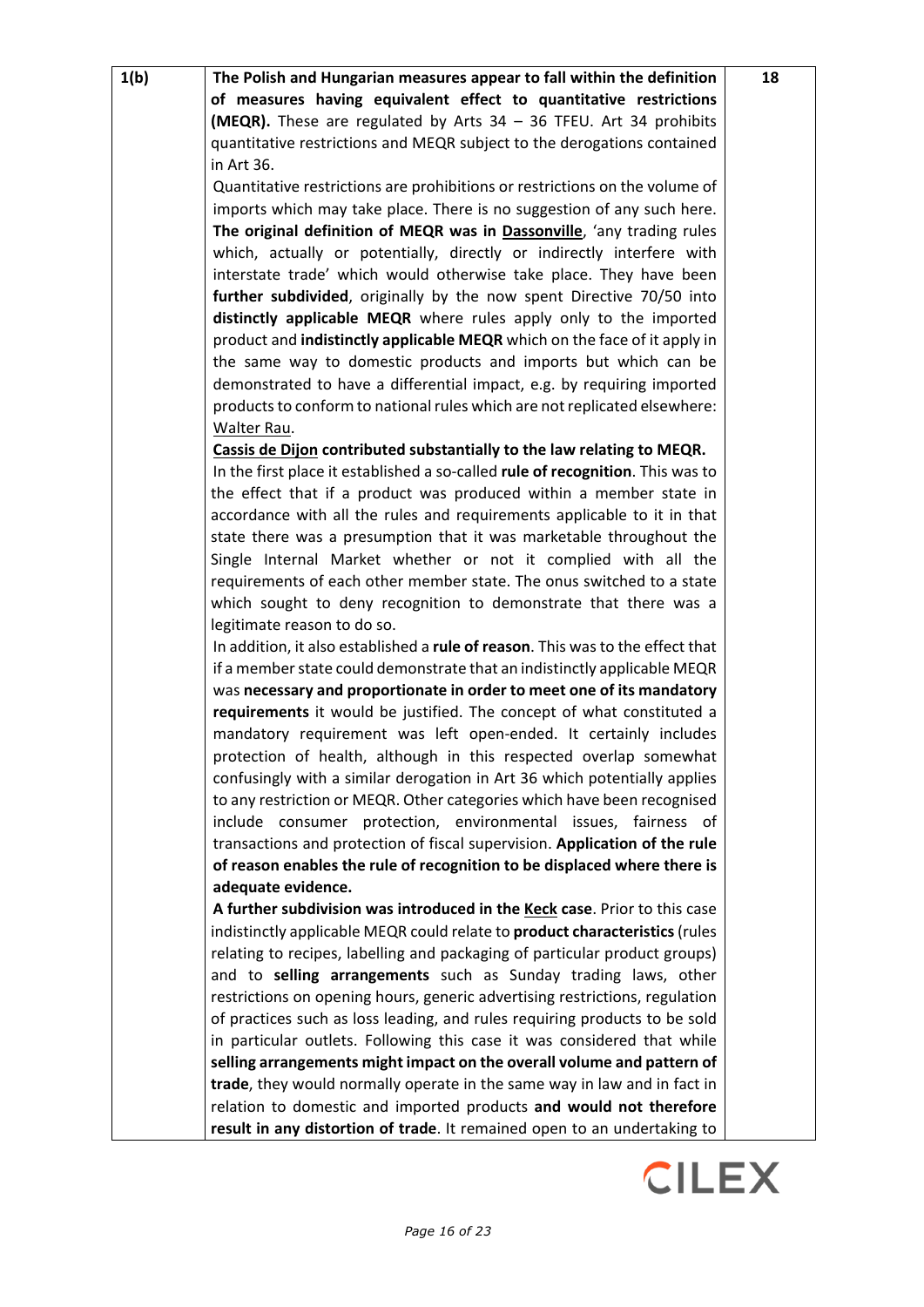|                | adduce evidence that this was not the case and there was a differential      |          |
|----------------|------------------------------------------------------------------------------|----------|
|                | impact. In such cases the national court would need to consider the          |          |
|                | measure as an indistinctly applicable MEQR and apply the rule of             |          |
|                | recognition and the rule of reason accordingly.                              |          |
|                | It should also be noted that in addition to the rule of reason which applied |          |
|                | to indistinctly applicable MEQR, the derogations in Art 36, and in           |          |
|                |                                                                              |          |
|                | particular the derogation relating to the protection of health and life of   |          |
|                | humans, continue to apply to all MEQR provided that the state can            |          |
|                | demonstrate the conditions for derogation are met.                           |          |
|                | Application: the Polish measure appears to be a selling arrangement. It      |          |
|                | appears to apply to a broad category of products and is therefore not a      |          |
|                | product characteristic MEQR in relation to Merry Monk itself. Dirk can       |          |
|                | seek to adduce evidence that it is not operating in the same way in law      |          |
|                | and in fact. However, he would have to demonstrate that there are            |          |
|                | products of Polish origin which are in competition with Merry Monk and       |          |
|                | are not subject to the same restriction to sailing pharmacies. Even if he    |          |
|                | could demonstrate this he would still need to defeat arguments based         |          |
|                | on the rule of reason. The mere fact that his advertising has been centred   |          |
|                |                                                                              |          |
|                | on the general health benefits of the product will not suffice, since        |          |
|                | combating such potentially dubious health claims can be seen as a            |          |
|                | mandatory requirement in the areas of consumer safety and health.            |          |
|                | Application: the Hungarian measure appears to be an indistinctly             |          |
|                | applicable MEQR. It is clearly a product characteristic as it relates to     |          |
|                | permitted ingredients. It must therefore be addressed in the light of        |          |
|                | Cassis. Prima facie Merry Monk should benefit from the rule of               |          |
|                | recognition. It contains ingredients which are recognised and approved       |          |
|                | in the Netherlands. On the other hand Hungarian consumers are used to        |          |
|                | products claiming health benefits containing ingredients from their own      |          |
|                | pharmacopoeia. We are not told how widely the ingredients in question        |          |
|                | are recognised as conferring health benefits, and whether there is clear     |          |
|                | scientific evidence to this effect. Member states are entitled to use a      |          |
|                | precautionary principle when dealing with products for which claims          |          |
|                | are being made and ingredients which are claimed to be safe when the         |          |
|                | evidence is not entirely compelling: Sandoz. It is arguable whether          |          |
|                | labelling to alert consumers to the fact that the product does not comply    |          |
|                | with the usual Hungarian norms would be adequate to protect them. All        |          |
|                | will depend on the proportionality assessment made by the court.             |          |
|                | <b>Question 1 Total:</b>                                                     | 25 marks |
| $\overline{2}$ | A direct challenge can be mounted by way of an action for annulment          | 25       |
|                | under Art 263 TFEU. Roberta is a natural person and therefore a non-         |          |
|                | privileged applicant. She must therefore first demonstrate standing. She     |          |
|                | may challenge an act addressed to her, an act which is of direct and         |          |
|                | individual concern, or a regulatory act of direct concern not entailing      |          |
|                | implementing measures. Neither the decision nor the Regulation is            |          |
|                | addressed to her.                                                            |          |
|                |                                                                              |          |
|                |                                                                              |          |

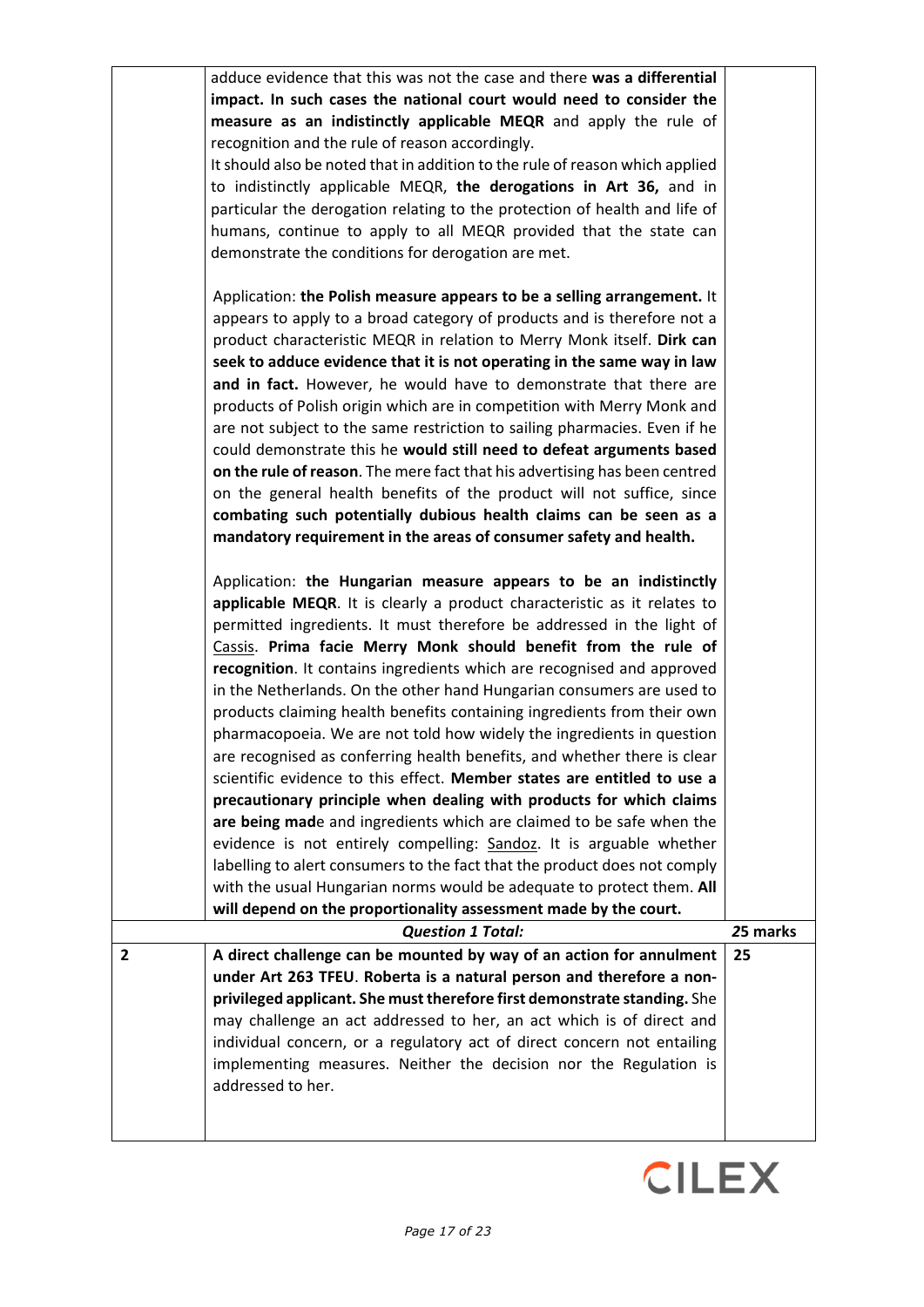**Direct concern is established when the act itself alters the legal position of the applicant, because it does not give any discretion or rely on decisions made by a third party**: Differdange.

**Individual concern was explained in Plaumann as arising where the act affects the applicant in the same way as if he were addressed by virtue of individual characteristics particular to him**. Membership of an open class of indeterminate size does not count, but membership of a class closed and determined in advance may (Toepfer), as may being affected by virtual of a particular legal status (Piraiki-Patraiki; Codorniú). It is very difficult to establish individual concern and attempts by Advocate General Jacobs and the Court of Fiirst Instance were rejected by the CJEU in Jégo-Quéré.

This in turn led to the insertion in Art 263 in the Lisbon Treaty of the new category of **regulatory acts. This concept is not defined, but has been interpreted as applying to Decisions which are of general application**, as in Microban, which concerned a Decision adding a chemical to a list of chemicals authorised for particular purposes within the EU, and also to **secondary regulations, not made by a legislative process:** Inuit Taparii Kanatami.

The Decision is clearly addressed to Italy. **It appears to leave Italy no discretion, so would appear to be of direct concern to Roberta**, but it appears to apply to all actions taken by Italy of a similar nature and there is **nothing to suggest any of the factors referred to above which might give Roberta individual concern**. Even if it were possible to demonstrate that the measure constitutes the misuse of powers because the Commission had wrongly assessed Roberta's operation as being agricultural rather than a diversification, she would not have standing.

**Turning to the Regulation, this appears to satisfy the definition of a regulatory act.** It appears to create direct concern and does not require further implementation. Roberta is therefore qualified to bring an action for annulment, but will still need to demonstrate substantive grounds for challenge.

**Even if the applicant can establish standing under the preceding rule, it must still be demonstrated that the measure in question should be annulled. The grounds for annulment set out in Art 263 are not particularly clearly articulated and overlap to a significant extent**. Lack of competence relates primarily to an act which is undertaken ultra vires, breach of an essential procedural requirement includes failure to give adequate reasons (Part 296 TFEU) and misuse of powers can include taking action on the basis of inadequate or incorrect information and assessment of the circumstances. Challenges based on lack of competence can be made purely in order to preserve the integrity of the EU legal process. We do not have the information to pursue this aspect.

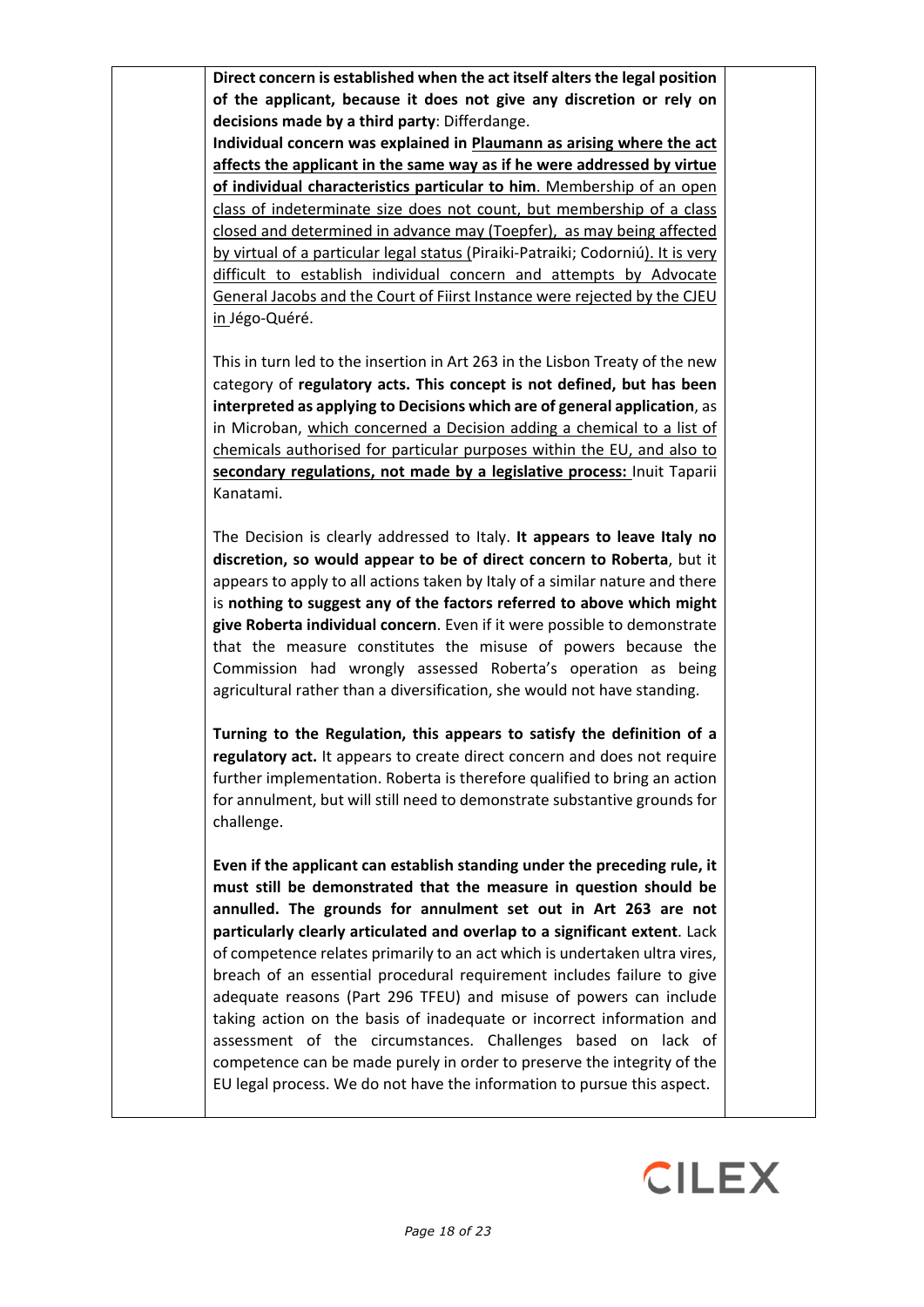| firstly invite the Italian authorities to bring an action for annulment as<br>privileged applicants.<br>Alternatively Roberta could wait until there is a demand for repayment<br>and resist it in the Italian courts using the plea of illegality to argue that<br>the Decision constitutes a misuse of powers or is otherwise ill founded by<br>reason of failing to correctly distinguish between agriculture and<br>diversification in the context of the Directive. The CJEU has full power to |
|-----------------------------------------------------------------------------------------------------------------------------------------------------------------------------------------------------------------------------------------------------------------------------------------------------------------------------------------------------------------------------------------------------------------------------------------------------------------------------------------------------|
|                                                                                                                                                                                                                                                                                                                                                                                                                                                                                                     |
|                                                                                                                                                                                                                                                                                                                                                                                                                                                                                                     |
|                                                                                                                                                                                                                                                                                                                                                                                                                                                                                                     |
|                                                                                                                                                                                                                                                                                                                                                                                                                                                                                                     |
|                                                                                                                                                                                                                                                                                                                                                                                                                                                                                                     |
|                                                                                                                                                                                                                                                                                                                                                                                                                                                                                                     |
|                                                                                                                                                                                                                                                                                                                                                                                                                                                                                                     |
| rule on the validity of the Decision in this jurisdiction.                                                                                                                                                                                                                                                                                                                                                                                                                                          |
| It may even be the case that Italian law permits an application for a                                                                                                                                                                                                                                                                                                                                                                                                                               |
| declaration that it would be unlawful for Italy to act on the Decision                                                                                                                                                                                                                                                                                                                                                                                                                              |
| which would enable the matter to be legislated before Roberta is put in                                                                                                                                                                                                                                                                                                                                                                                                                             |
| the position of having to defy the enforcement measures taken by Italy.                                                                                                                                                                                                                                                                                                                                                                                                                             |
| 25 marks<br><b>Question 2 Total:</b>                                                                                                                                                                                                                                                                                                                                                                                                                                                                |
| 3(a)<br>Art 101 deals with collaborative anti-competitive practices. Specifically<br>18                                                                                                                                                                                                                                                                                                                                                                                                             |
| it prohibits, inter-alia 'agreements between undertakings and concerted                                                                                                                                                                                                                                                                                                                                                                                                                             |
| practices which may affect trade between member states and which                                                                                                                                                                                                                                                                                                                                                                                                                                    |
| have as their object or effect the prevention, restriction or distortion of                                                                                                                                                                                                                                                                                                                                                                                                                         |
| competition within the internal market'. The undertakings in question                                                                                                                                                                                                                                                                                                                                                                                                                               |
| do not need to be established in the EU, so Trenchcoat as a UK                                                                                                                                                                                                                                                                                                                                                                                                                                      |
| undertaking is subject to Art 101 to the extent that it trades in the                                                                                                                                                                                                                                                                                                                                                                                                                               |
| single market, which it clearly does on the facts given.                                                                                                                                                                                                                                                                                                                                                                                                                                            |
| An agreement for the purposes of Art 101 can be informal: Quinine. A                                                                                                                                                                                                                                                                                                                                                                                                                                |
| concerted practice may be found to exist where, in the absence of                                                                                                                                                                                                                                                                                                                                                                                                                                   |
| actual evidence of an agreement, the behaviour of the undertakings in                                                                                                                                                                                                                                                                                                                                                                                                                               |
| question can only be properly explained by the fact that they have                                                                                                                                                                                                                                                                                                                                                                                                                                  |
|                                                                                                                                                                                                                                                                                                                                                                                                                                                                                                     |
| adopted a practice of coordination of behaviour which 'without having                                                                                                                                                                                                                                                                                                                                                                                                                               |
| reached the stage where an agreement properly so-called has been                                                                                                                                                                                                                                                                                                                                                                                                                                    |
| concluded, knowingly substitutes practical cooperation between them                                                                                                                                                                                                                                                                                                                                                                                                                                 |
| for the risks of competition': Dyestuffs. This usually has to be judged by                                                                                                                                                                                                                                                                                                                                                                                                                          |
| behaviour and parallelism in the sense of parallel price rises is often                                                                                                                                                                                                                                                                                                                                                                                                                             |
| regarded as key evidence. However account must also be taken of other                                                                                                                                                                                                                                                                                                                                                                                                                               |
| factors such as the constraints of an oligopolistic market and also                                                                                                                                                                                                                                                                                                                                                                                                                                 |
| situations where the undertaking suspected of concerted practice are                                                                                                                                                                                                                                                                                                                                                                                                                                |
| merely responding to a common exterior factor such as increased                                                                                                                                                                                                                                                                                                                                                                                                                                     |
| prices of raw materials.                                                                                                                                                                                                                                                                                                                                                                                                                                                                            |
| Art 101 does give examples of behaviour which will be regarded as anti-                                                                                                                                                                                                                                                                                                                                                                                                                             |
| competitive which includes directly or indirectly fixing selling prices are                                                                                                                                                                                                                                                                                                                                                                                                                         |
| other trading conditions and sharing markets or sources of supply.                                                                                                                                                                                                                                                                                                                                                                                                                                  |
| There is little doubt that whatever arrangements may exist may affect                                                                                                                                                                                                                                                                                                                                                                                                                               |
| trade between member states as there is evidence that they operate                                                                                                                                                                                                                                                                                                                                                                                                                                  |
| across northern Europe which contains a number of member states                                                                                                                                                                                                                                                                                                                                                                                                                                     |
| and, having regard to the nature of the product, includes most of those                                                                                                                                                                                                                                                                                                                                                                                                                             |
| where there is likely be a market for it.                                                                                                                                                                                                                                                                                                                                                                                                                                                           |
|                                                                                                                                                                                                                                                                                                                                                                                                                                                                                                     |
| Application: the changing behaviour in relation to the tendering                                                                                                                                                                                                                                                                                                                                                                                                                                    |
| process is strongly suggestive of some form of collaborative behaviour.                                                                                                                                                                                                                                                                                                                                                                                                                             |
| Even in the absence of evidence of a formal agreement, the                                                                                                                                                                                                                                                                                                                                                                                                                                          |

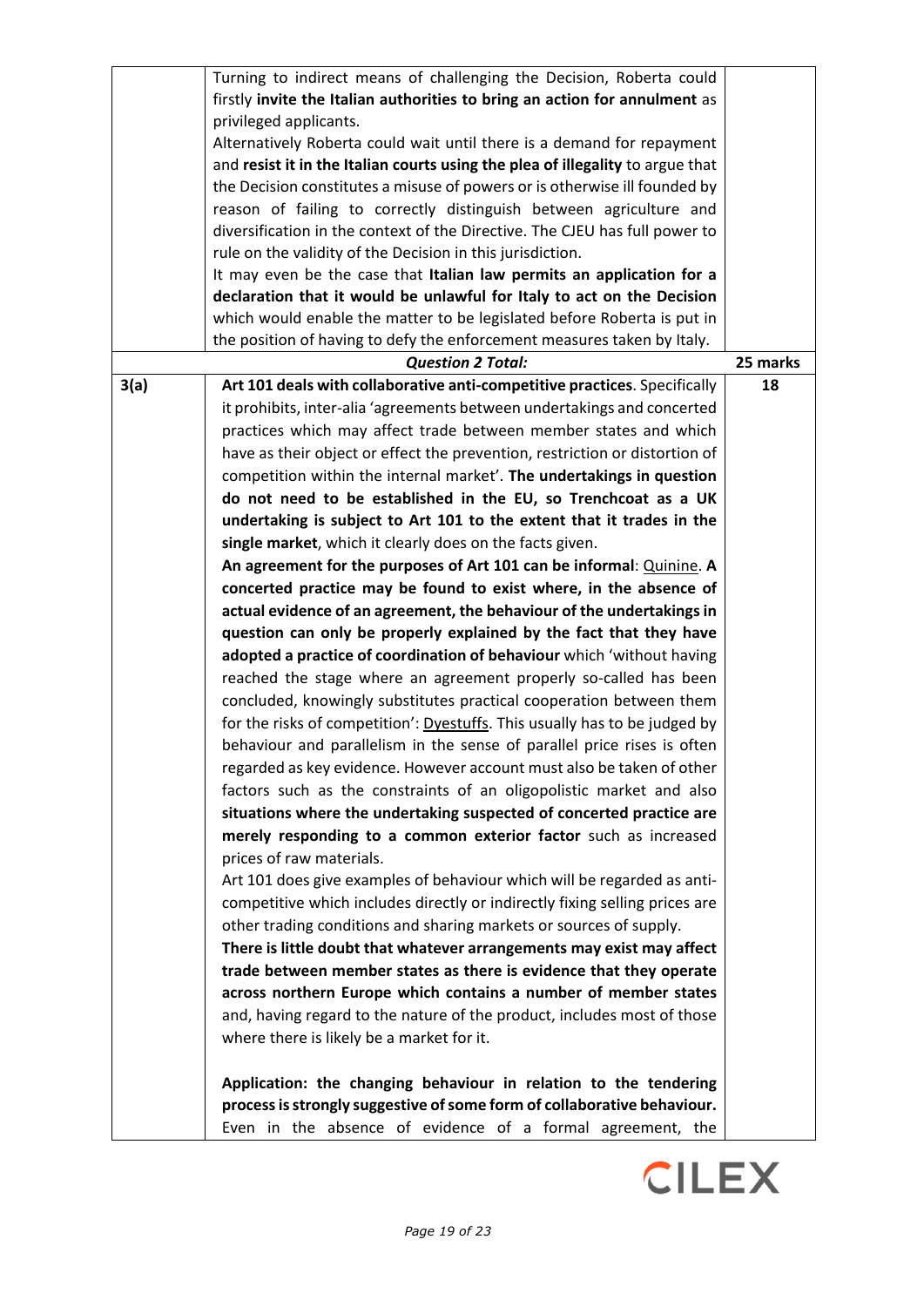|      | <b>Question 3 Total:</b>                                                                                                                                  | 25 marks |
|------|-----------------------------------------------------------------------------------------------------------------------------------------------------------|----------|
|      | allegations that Swedcoat has suffered loss.                                                                                                              |          |
|      | Trenchcoat will need to consider assembling evidence to rebut                                                                                             |          |
|      | of the cartel Swedcoat could bring a civil action (Courage v Crehan).                                                                                     |          |
|      | Art 101 is directly effective. Trenchcoat should be aware that as a victim                                                                                |          |
|      | as informant as set out above and secure the benefit of full immunity.                                                                                    |          |
|      | Clearly if Trenchcoat has been participating in a cartel and is aware that<br>the "net is closing" it would be in the interests of the undertaking to act |          |
|      | original informant.                                                                                                                                       |          |
|      | provide additional information to supplement that provided by the                                                                                         |          |
|      | Other members of the cartel may obtain some remission of fines if they                                                                                    |          |
|      | contacts which brought about or contributed to the operation of the<br>cartel.                                                                            |          |
|      | and market volumes affected details of the participants in the various                                                                                    |          |
|      | the cartel the products concerned the geographic scope and duration                                                                                       |          |
|      | Notice. This includes full details of the aims activities and functioning of                                                                              |          |
|      | detailed description of the cartel as set out in paragraph 9 (a) of the                                                                                   |          |
|      | alleged cartel or find an infringement of Art 101 in relation thereto. In<br>order to benefit from this immunity the undertaking must provide a           |          |
|      | Commission to carry out a targeted inspection in connection with the                                                                                      |          |
|      | grant if unity from fines to the first undertaking which enables the                                                                                      |          |
|      | identifying and investigating cartels set out above. The Commission will                                                                                  |          |
|      | reduction of fines in cartel cases. This recites the problems with                                                                                        |          |
|      | As a result the Commission has instituted, as of 2006 a leniency policy<br>which is set out in the Commission Notice on Immunity from fines and           |          |
|      | Commission and in due course the general court and possibly the CJEU.                                                                                     |          |
|      | explanations before there is a real prospect of a successful ruling by the                                                                                |          |
|      | consuming and requires the elimination of the other possible                                                                                              |          |
|      | to support an actual agreement, it is nevertheless complex and time-                                                                                      |          |
|      | behaviour rather than searching for documentation or other evidence                                                                                       |          |
|      | pains to conceal the evidence pointing to the agreement. Although the<br>investigation of concerted practices involves an examination of                  |          |
|      | that what they are doing is unlawful and therefore take considerable                                                                                      |          |
|      | between producers to share markets and fix prices, they are well aware                                                                                    |          |
|      | which in this case would constitute a classic cartel, being an agreement                                                                                  |          |
| 3(b) | Where undertakings are engaged in an anti-competitive agreement                                                                                           | 7        |
|      | or concerted practice.                                                                                                                                    |          |
|      | case it may not be possible to establish to the necessary degree of<br>probability that these increases are indeed the result of an agreement             |          |
|      | charged by the single supplier of the essential raw material. If that is the                                                                              |          |
|      | However it may be that these increases are as a result of price increases                                                                                 |          |
|      | parallelism and therefore at the very least a concerted practice.                                                                                         |          |
|      | The parallel increases in prices quoted to builders merchants over a<br>period of several years are also strongly suggestive of conscious                 |          |
|      | prices to be fixed also.                                                                                                                                  |          |
|      | that there is some arrangement to share the market and this enables                                                                                       |          |
|      | arrangement whereby there is one clearly favoured tenderer suggests                                                                                       |          |

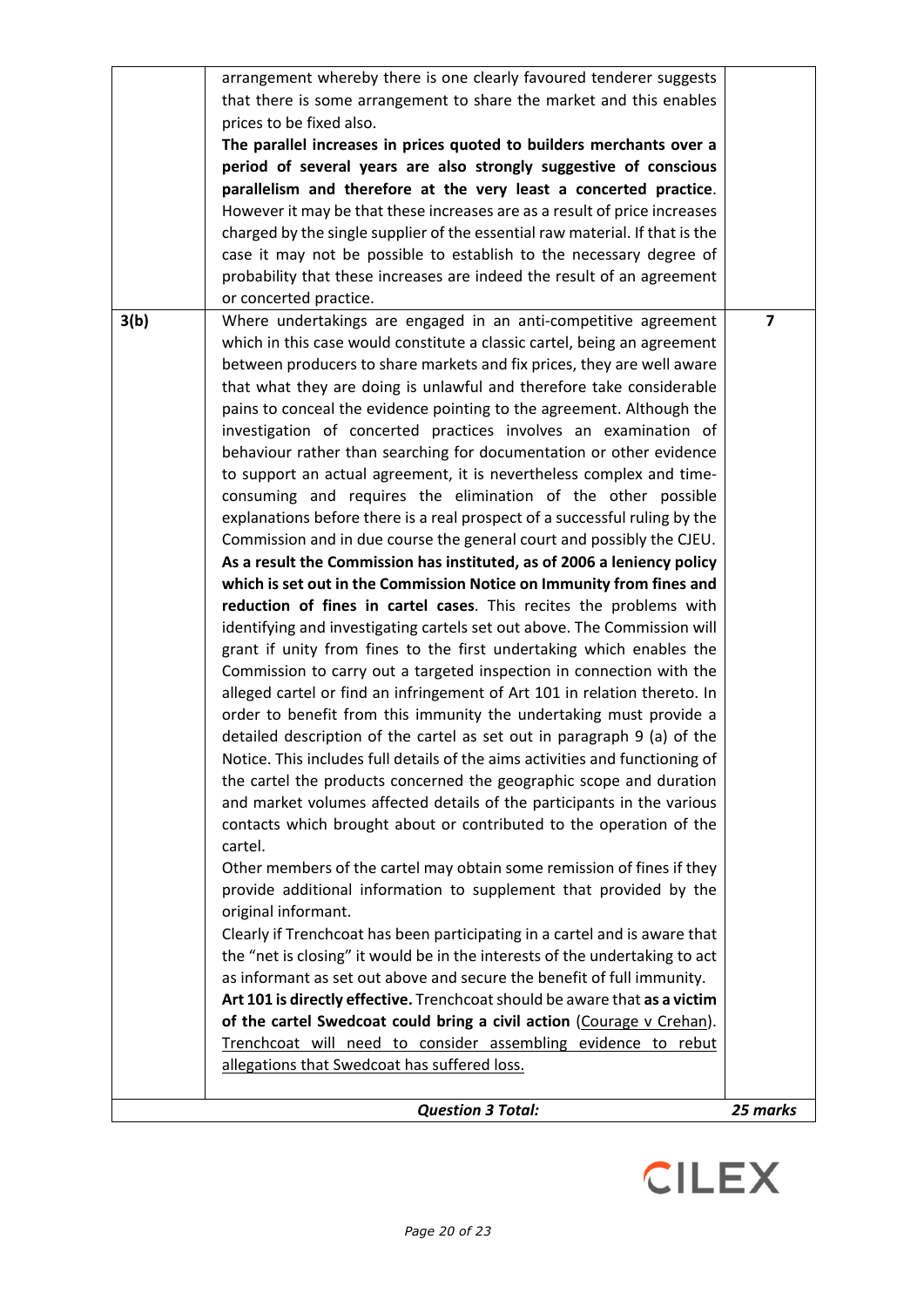**4 This question requires consideration of the potential direct and indirect effect of the Directive and potential member state liability.**

> **The principle of direct effect is largely a creature of the CJEU. In van Gend en Loos it established that treaty articles could create directly effective rights and liabilities for legal and natural persons provided that the provisions of the articles were clear precise and unconditional. This concept was extended to Directives in van Duyn.** Subsequent case law has clarified exactly how far direct effect extends in the case of Directives. It must be recalled that the original structure of the EEC required member states to transpose Directives international law which would thereafter be applicable and the Directive would fade into the background. However, this did not always occur. In some cases member states completely failed to transpose Directives, and in other cases did so effectively. **Marshall established that because Directives were only addressed to the member states they could only have vertical direct effect as against the state and not horizontal effect.** This limitation did not apply to treaty articles which imposed obligations, for example on employers: Defrenne.

> It was also established that **under normal circumstances a directive could not create direct effect prior to its transposition date as it was not intended to have legal effect before then:** Tullio Ratti.

> With the various member states outsourcing activities traditionally carried on by the central organs of the state itself it has been necessary to identify what constitutes an emanation of the state for the purposes of vertical direct effect. The most recent articulation of this by the CJEU is in Farrell v Whitty. **The entity must be a legal person of public law, or be subject to the authority or control of a public body, or be responsible for performing a task in the public interest on behalf of such a body and with special powers for the purpose.**

> **Indirect effect is in essence an interpretive obligation imposed upon states to ensure that their own law is interpreted consistently with relevant EU law.** It originally derived from cases such as von Colson, which involved interpretation of German law so as to ensure an effective remedy but its full scope was established in Marleasing where it was held that all national law, whether procedural substantive should be interpreted consistently with relevant EU law so far as it was possible to do so. This recognises that there will be situations where the national law is so clear and categorical that it cannot be reinterpreted consistently. This is particularly useful when dealing with horizontal effect, but does require there to be national legislation which is capable of being interpreted.

> **Member state liability is also a creation of the CJEU**. It originated in the case of Francovich which concerned the persistent failure of Italy to transpose a Directive. The relevant provisions were not clear precise and unconditional, so did not generate direct effect and there was no relevant Italian legislation to be interpreted for the purposes of indirect effect. The CJEU held that the failure of Italy to put in place the required measures to

**25**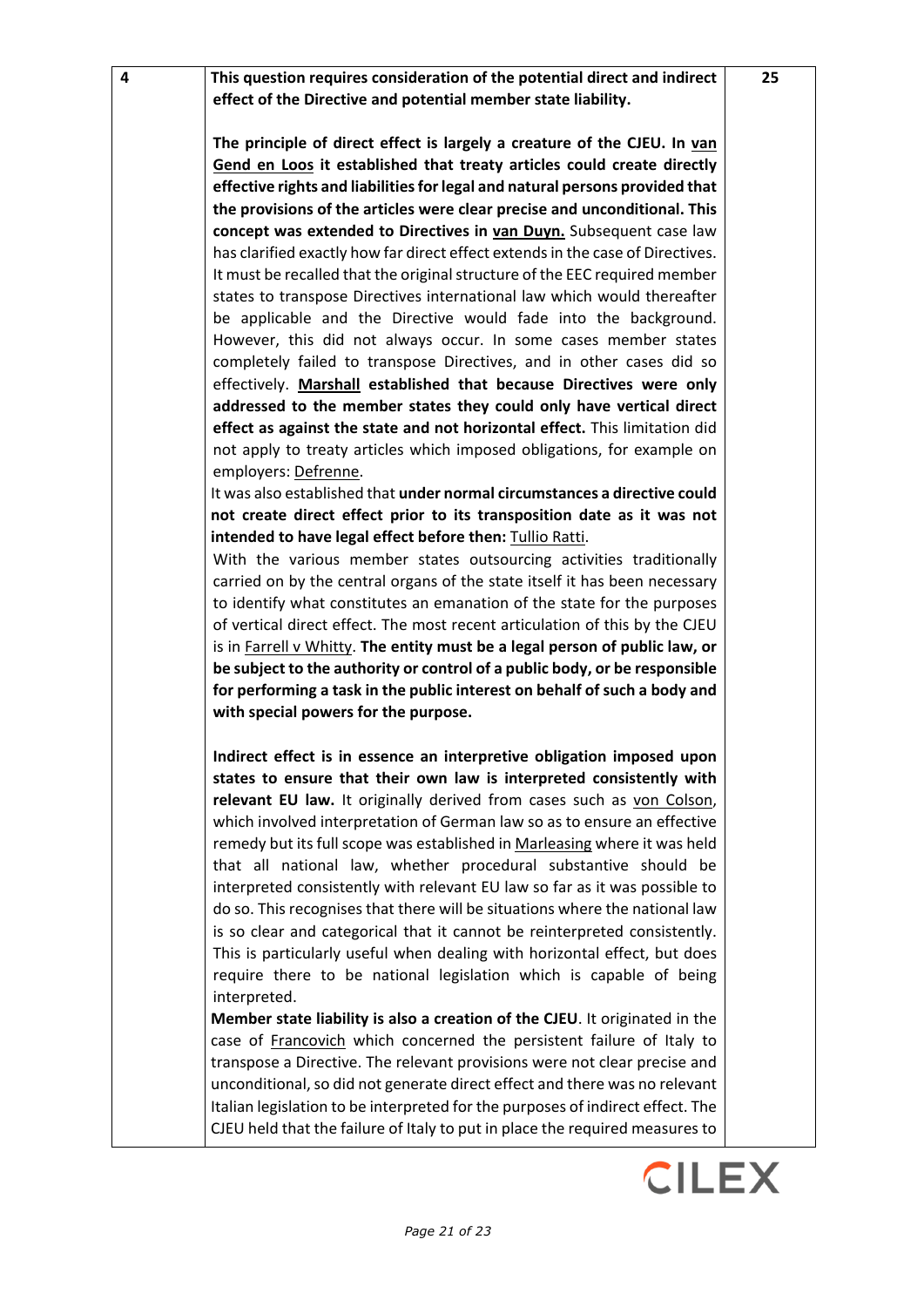ensure that there was a body responsible for paying out to the applicants the holiday and redundancy payments which their insolvent employer could not pay **constituted a breach of a noncontractual duty by Italy for which they were entitled to compensation** by where damages which were calculated by reference to the payments which had not been made. As this was a clear example of a prolonged failure by Italy to take appropriate action the court did not feel the need to discuss issues such as the seriousness of the breach. **Subsequently in Brasserie du Pêcheur/ Factortame III the court determined that the potential scope of liability was much wider, covering not nearly the non-transposition of a directive, but also failure to remedy illegalities which had been identified, introducing legislation which was incompatible with the EU law rights of the individuals in question, and a range of other failures to comply with obligations**. This could cover defective transposition, and allowing inappropriate administrative practices to persist. It was however necessary **to establish that these breaches crossed a threshold of seriousness** (although nontransposition will always be treated as sufficiently serious: Dillenkofer), as well as being causally linked to the losses sustained.

Member state liability has been equiparated to the noncontractual liability of the EU itself under Art 340 TFEU.

Application: Sean – **it seems likely that his employer will be regarded as an emanation of the state**. It is responsible to the Ministry of Health and is providing services which are defined in statute. What is not clear is whether the transposition date of the Directive has yet passed. The typical period allowed for transposition is two years, so it is likely that the date has passed, but it will be necessary to establish whether or not this is the case. **If so Sean is entitled to rely on the terms of the Directive** which specifically require the provision of both shower facilities and secure cycle parking in his case. There is no real argument but that these provisions are clear precise and unconditional.

Application: Rory – if the directive has not reached its transposition date he will not be able to rely on it anyway.

It appears **highly unlikely that he will benefit from the vertical direct effect**, as there is no basis for suggesting that his employer is an emanation of the state.

It may be possible to rely on the indirect effect of the Directive. The Irish Regulations refer in fairly general terms to appropriate facilities for washing and changing and storing of clothing. The Directive is more specific and goes beyond washing to showering, but **having regard to the need to interpret the Irish Regulations consistently with the Directive so far as is possible to do so it would not seem too difficult for an Irish court to interpret washing and changing to include showering**. **The provision of cycle storage facilities is more difficult. There is nothing directly comparable in the Regulations.**

**In relation to the cycle storage facilities, and if there is any difficulty with regard to the provision of compatible interpretation in relation to the**